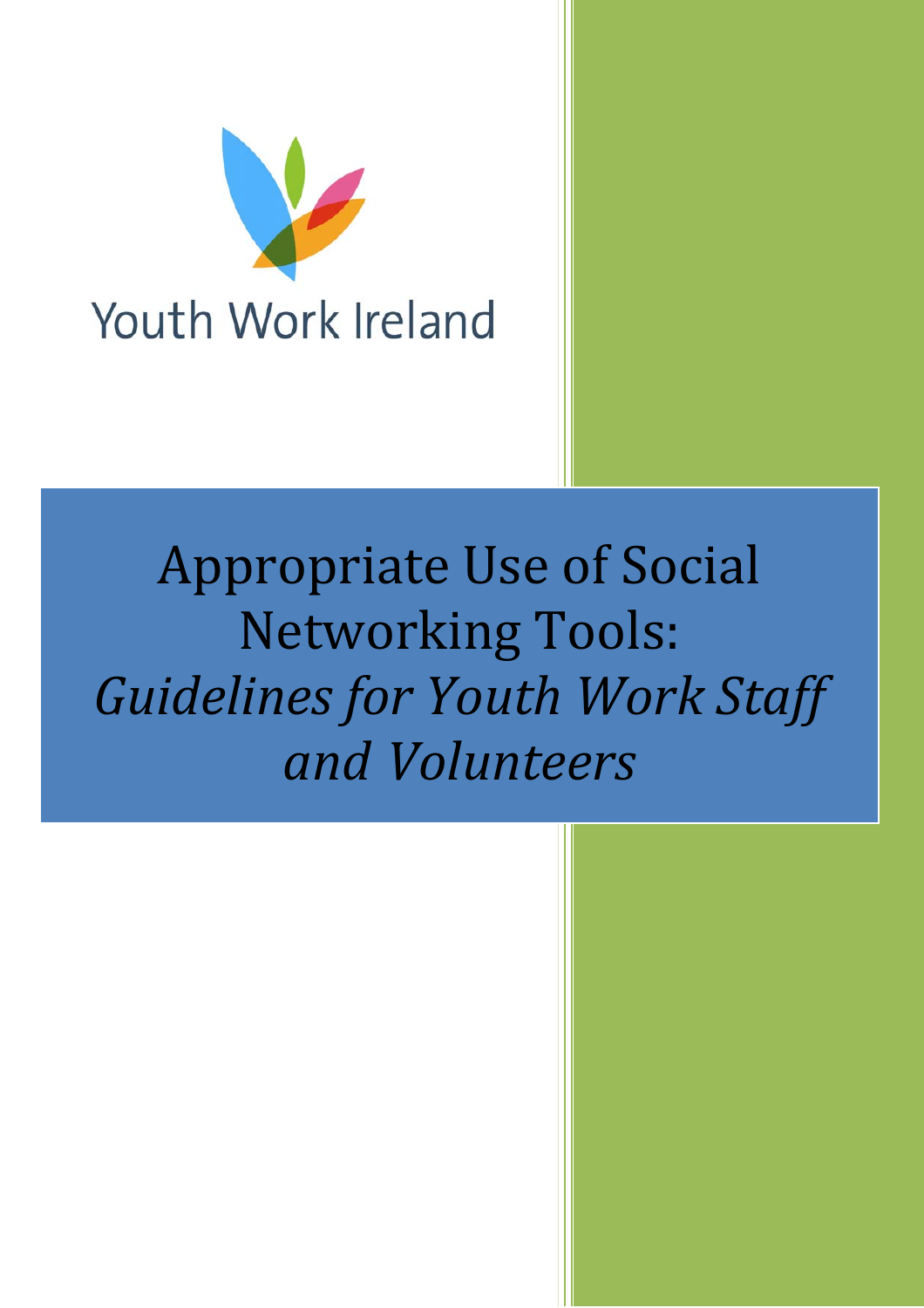Published by:

 the Irish Youth work Press 20 Lower Dominick Street, Dublin 1.

Tel: 01‐8729933 Email: info@youthworkireland.ie Website: www.iywc.com

© Youth Work Ireland, 2009

ISBN: 978 1 900416 78 8

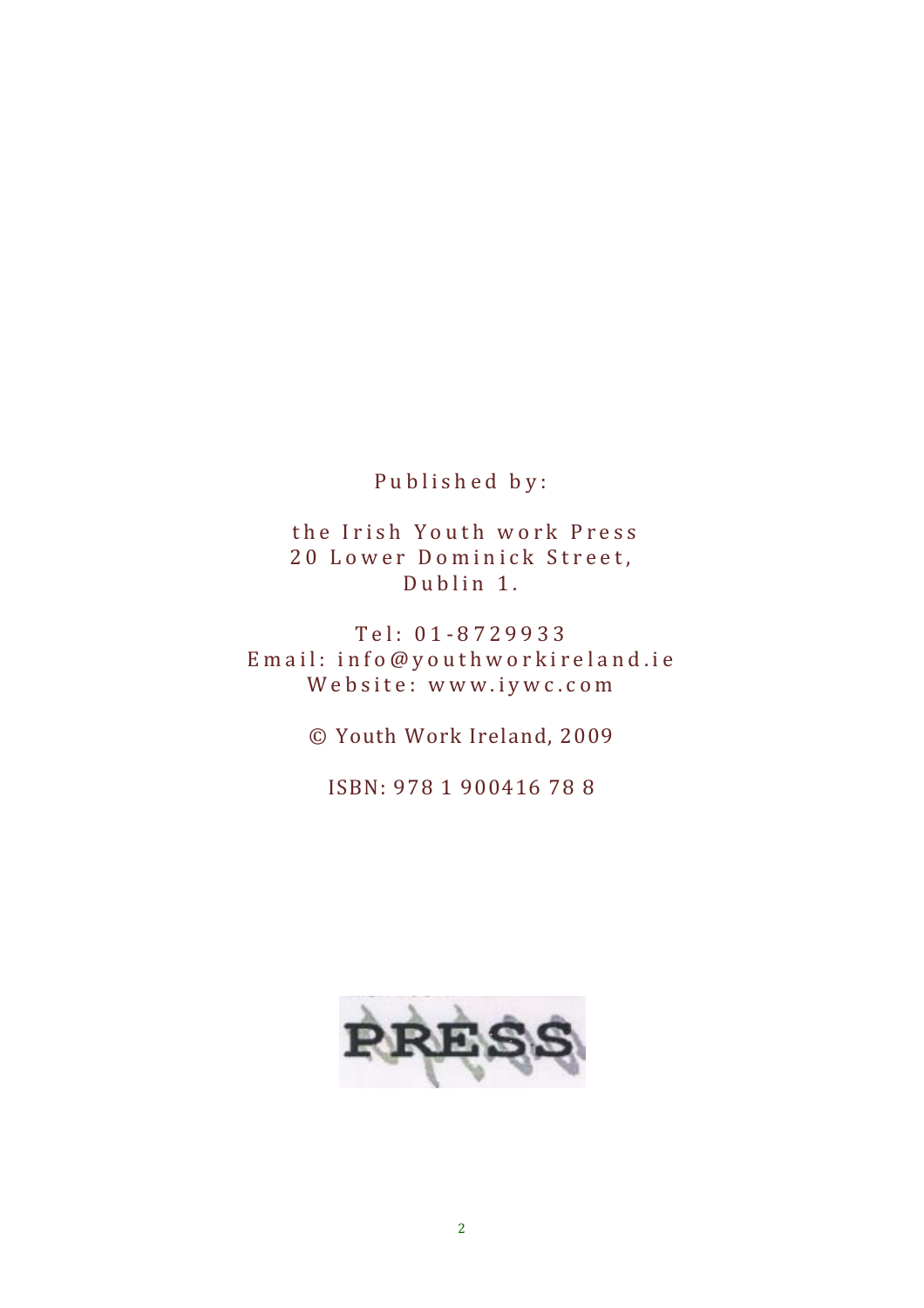# **CONTENT**

| Introduction                                                                                      | $\overline{4}$ |
|---------------------------------------------------------------------------------------------------|----------------|
| Acknowledgements, Copyright Reproduction Permission and Disclaimer                                | $\overline{4}$ |
| Staff/Volunteer Use of Personal Profiles on Social Networking Sites                               | 5              |
| Appropriate Use of Work Related Social Networking Sites Profiles                                  | 5              |
| Managing Social Networking Sites Profiles                                                         | 6              |
| <b>Recording Procedures</b>                                                                       | 6              |
| <b>Safety Protocols</b>                                                                           | 6              |
| Dealing with Concerns about Young People's Safety or Conduct                                      | 7              |
| Good Practice in Using Mobile Phone Devices and Email                                             | 7              |
| Appendix 1: Guidelines on the Use of Images of Children and<br>Young People Under 18 Years of Age | 9              |
| Appendix 2: List of Social Networking Sites                                                       | 11             |
| Appendix 3: Glossary of Terms                                                                     | 15             |
| Appendix 4: Resources & Services                                                                  | 21             |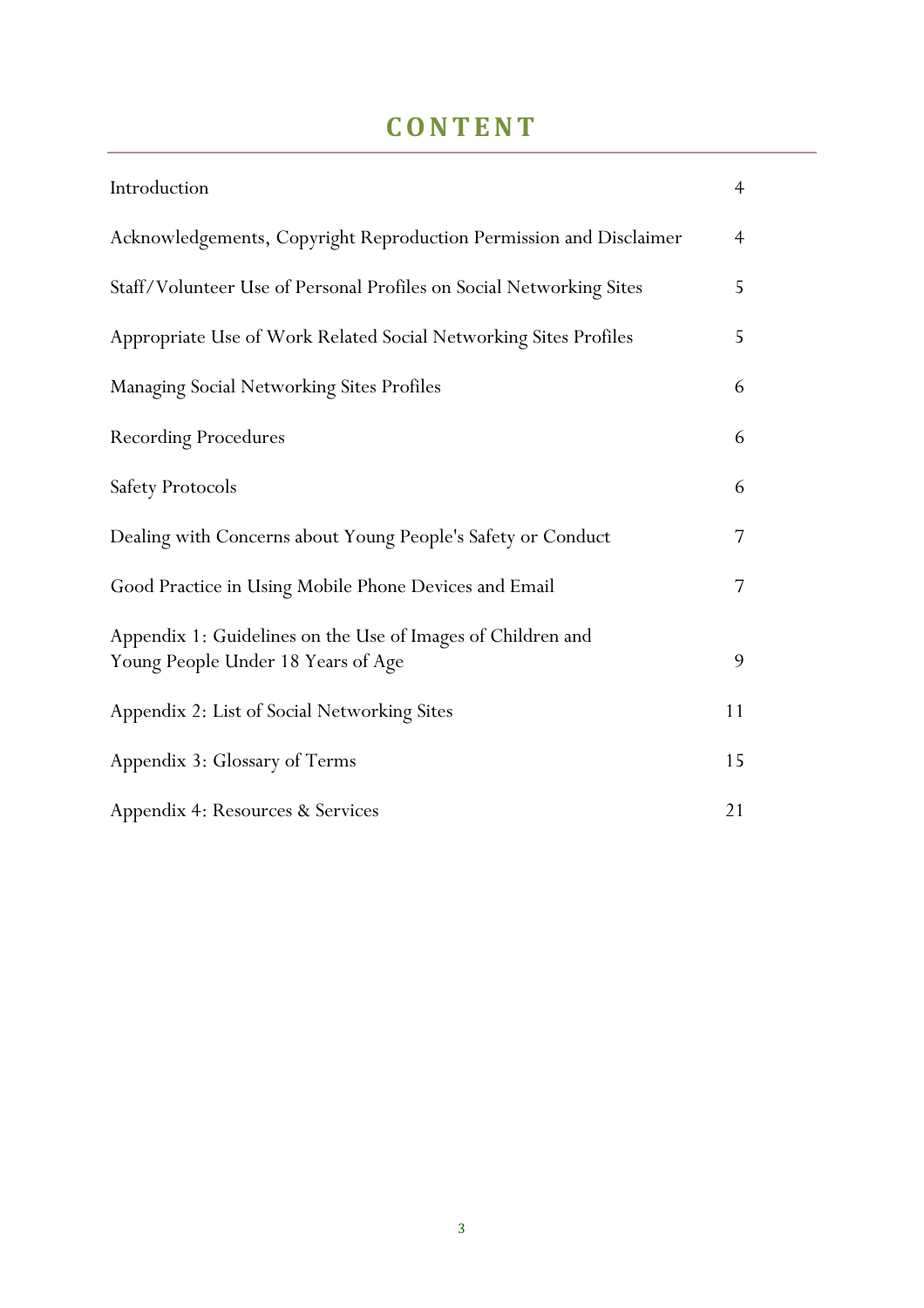### INTRODUCTION

These guidelines are specifically designed for youth workers be they staff or volunteers who use social networking tools e.g websites, email, mobile phones either in a personal or professional capacity and may use them in the course of their work with young people.

The aim of these guidelines is to ensure good practice and safe use of social networking tools particularly the appropriate direction interaction between a worker and young person when using these tools or sites for the safety of the young person, the worker and the local youth service.

Each section is in a short bulleted format and is generalised i.e. they are not group or location specific. The should allow for flexibility for a local youth service to adapt them to working with a particular group if required or if there are particular stipulations in relation to computer use/website access in a particular location being used.

These guidelines should be used alongside the suite of social networking materials already developed by Youth Work Ireland in 2009 to assist workers in working with young people, namely:

*Youth Work Ireland Safe Social Networking Guidelines Youth Work Ireland Safe Surfing Guidelines Social Media Networking Learning Resource Pack* 

### **ACKNOWLEDGEMENTS, COPYRIGHT REPRODUCTION PERMISSION AND DISCLAIMER**

#### **ACKNOWLEDGEMENTS**

- Fran Bissett, Youth Work Ireland National Office who drafted and edited these guidelines.
- Gina Halpin, Youth Work Ireland National Office for her work on design, layout and desk top publishing of these guidelines.
- Geraldine Moore, Youth Work Ireland National Office for her work on proofing.
- Staff in Youth Work Ireland Member Youth Services who provided feedback and critique on various drafts of these guidelines.

#### **COPYRIGHT REPRODUCTION PERMISSION**

Permission is granted to photocopy and/or reproduce the content from this publication providing the source is recognised as follows:

Youth Work Ireland, (2009), *Appropriate Use of Social Networking Tools: Guidelines for Youth Work Staff and Volunteers,* (Dublin: Irish Youth Work Press)

#### **DISCLAIMER**

Although every effort has been made to ensure that the information in these guidelines is accurate and up to date at the time of going to print, Youth Work Ireland cannot accept responsibility or liability for any errors or omissions.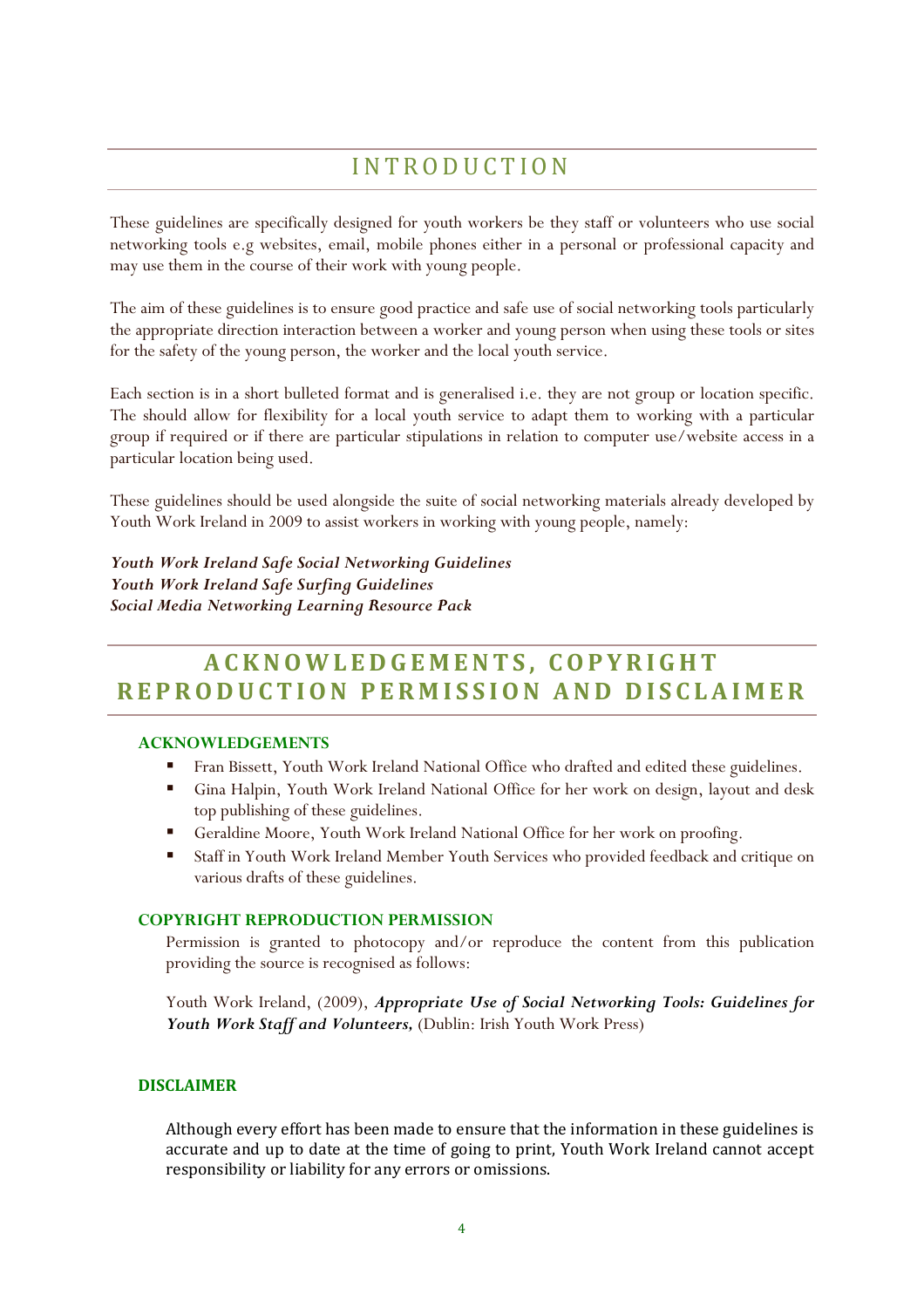# STAFF/VOLUNTEER USE OF PERSONAL PROFILES ON SOCIAL NETWORKING SITES

- 1. Staff/volunteers should be free to have their own personal profiles on social networking sites. However, staff/volunteers should not accept friend requests from young people they are working with on these profiles.
- 2. Staff/volunteers should not post any content on their personal or work profiles which it would be professionally inappropriate for young people to know or see *or* in the case of a personal non-work profile they should use the privacy settings of a site to ensure this content is not accessible to young people.
- 3. Staff/volunteers should also not post any content on their personal or work profiles which could have a detrimental on their own employment or would be looked upon unfavorably or as unprofessional by their employer
- *4.* Staff/volunteers should lead by example, and abide by all the relevant safety messages and guidance provided to young people provided in the *Youth Work Ireland Safe Social Networking Guidelines.*

# **APPROPRIATE USE OF WORK RELATED SOCIAL NETWORKING SITE PROFILES**

- 1. Individual staff/volunteers may use a **work** social networking site profile to contact the young people with whom they have a direct professional relationship and only with the permission of that young person. Normal procedures regarding parental consent would apply in these circumstances and standard parental consent forms can be adapted for this purpose.
- 2. A centre or project manager may use a public social networking site profile or group to market a particular project or initiative. They may accept friends list requests from young people who have attended or would be interested in attending the project.
- 3. A specially trained staff member/volunteer (e.g. a 'detached youth worker/volunteer for the web') may use a social networking site to interact with young people who may not already be known to the service and to carry out online outreach and issue based work.
- 4. Staff/volunteer use of social networking sites during work time and/or for work related purposes should always be agreed with the relevant line manager.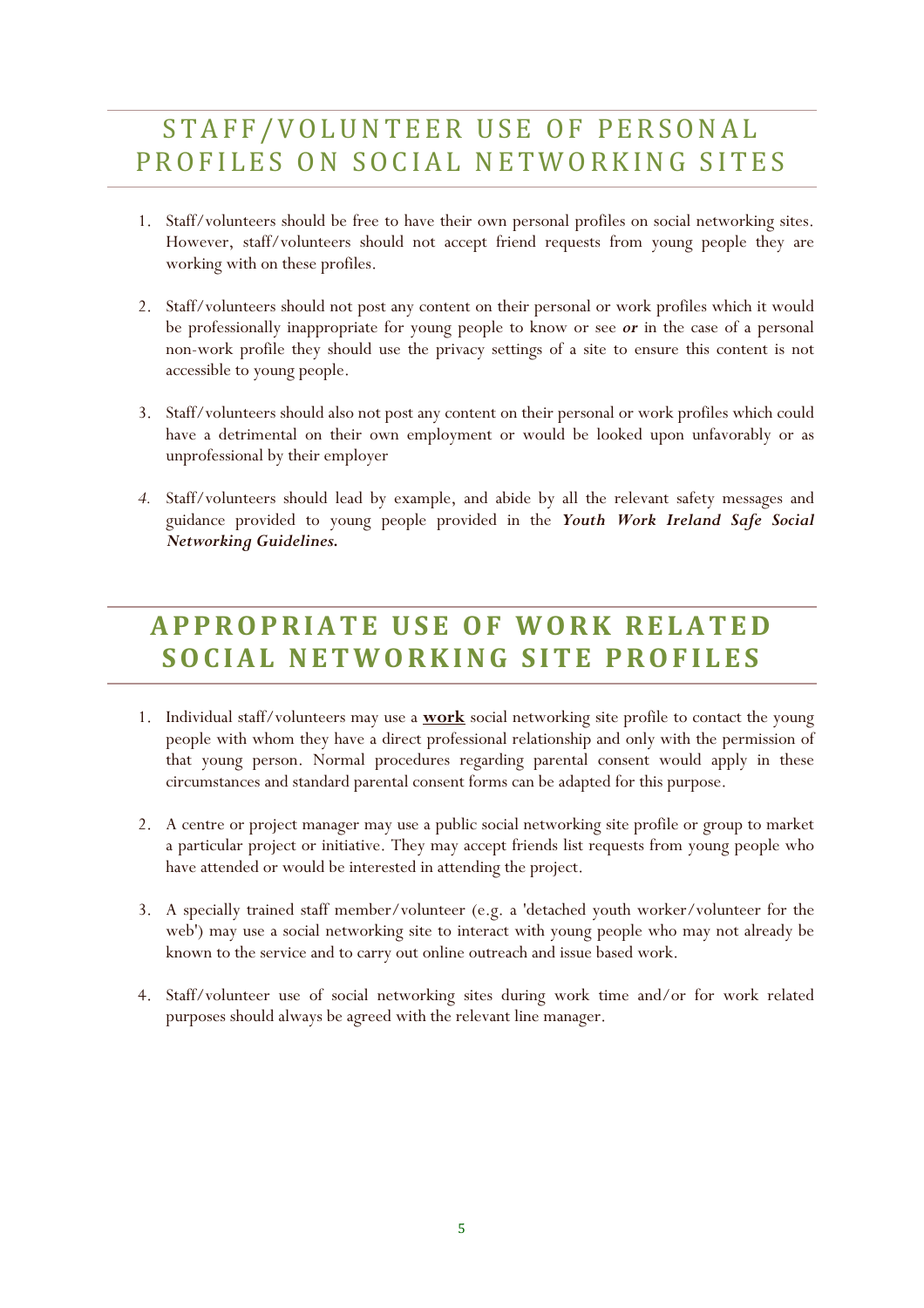# **MANAGING SOCIAL NETWORKING SITE PROFILES**

- 1. Staff/volunteers should maintain separate personal and work profiles. Where possible, the ability to browse the friends list on a social networking profile should be switched off.
- 2. Where a profile is being used to contact young people known to a member of staff/volunteer it is important that the message box on the profile is checked regularly.
- 3. Where a profile or group may receive friend/membership requests from individuals not already known to a member of staff/volunteer the profiles of the individuals making the request should be checked before they are accepted.
- 4. Groups or profiles should include a clear message stating who the profile owner is, their affiliation, how to confirm their identity, and who to contact in the case of any concerns about their conduct.

### **RECORDING PROCEDURES**

- 1. Contact with young people through social networking sites should be recorded alongside any other communication and work with young people. A process for recording contact and communication could for example be based on a detached youth work policy.
- 2. Local Youth Services should have a procedure in place on how to record and report 'contact time' with a young person that occurs through social networking sites. Many Youth Services will have existing procedures/documentation in place on recording contact time as part of grant reporting procedures.

# **SAFETY PROTOCOLS**

- 1. Staff/volunteers should make sure young people are aware that adding them as a friend makes information on the young persons profile accessible to the member of staff/volunteer.
- 2. If a member of staff/volunteer is concerned about the content of a young person's profile (e.g. unsuitable profile picture or other images) there are two options that can be considered. The first is to use the reporting/complaints mechanisms of the site in question. The second option is to send them a polite private message. Both of these options may present a potential dilemma for a worker i.e. breach of the trust relationship they have with a young person. Discussing such instances as they arise on a case-by-case basis with a supervisor/line manager would be recommended.
- 3. Staff/volunteers should actively check any discussions they host, and should make sure these online spaces are kept free of bullying and any other inappropriate use.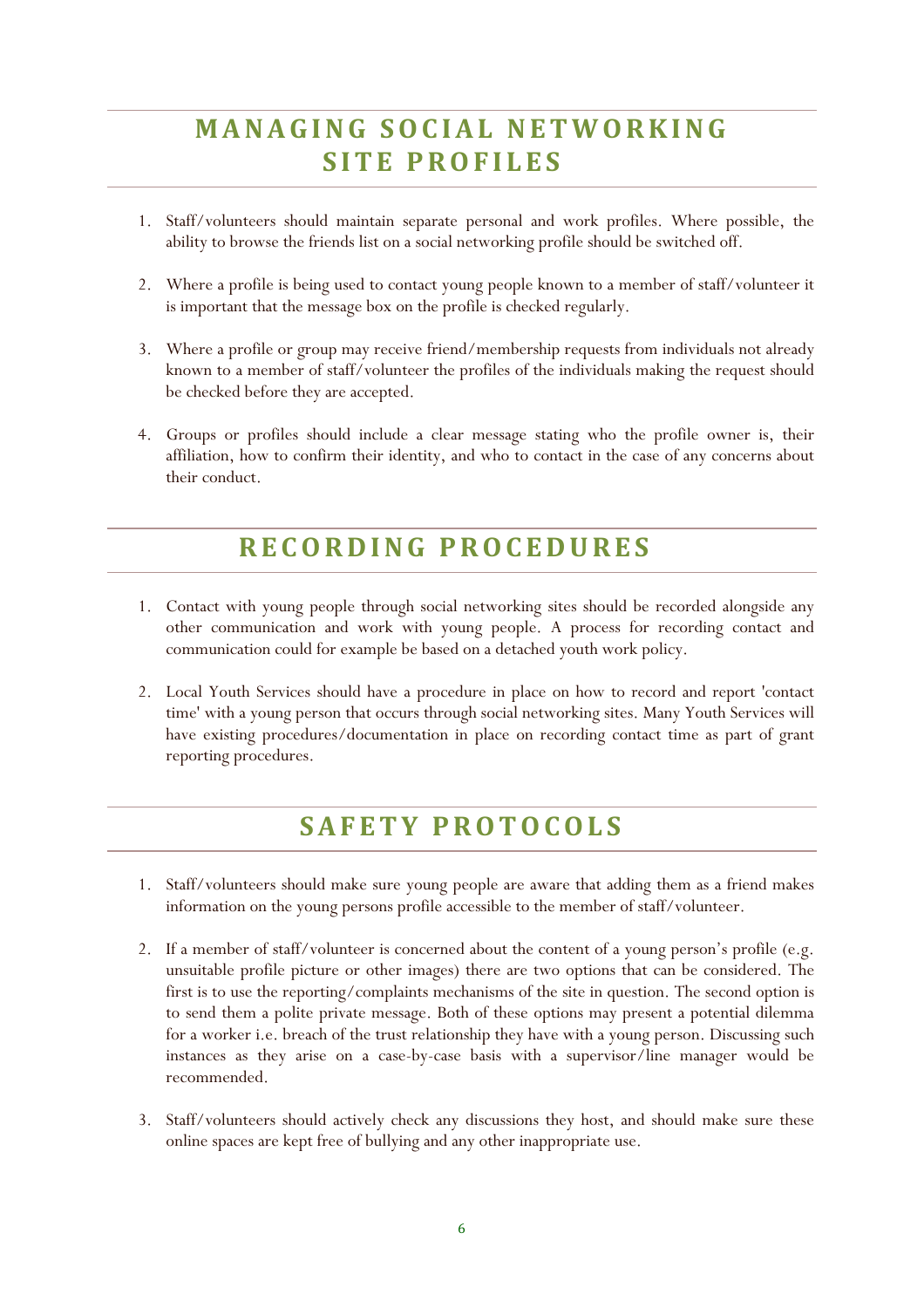- *4.* Staff/volunteers should familiarise themselves with the *Youth Work Ireland Safe Social Networking Guidelines.*
- 5. Staff/volunteers/Local Youth Services should make young people aware of the *Youth Work Ireland Safe Social Networking Guidelines* and make them available on their official websites.
- 6. The good practice proposed in these guidelines takes cognisance of the recognised child protection dangers that can exist through the use of social networking tools. Therefore, staff and volunteers who undertake child protection training should be made aware of the existence of these guidelines and be provided with a copy of them.

## **DEALING WITH CONCERNS ABOUT YOUNG PEOPLE'S SAFETY OR CONDUCT**

- 1. Staff/volunteers should know how to record and report any concerns about young people's safety to their line managers, or, where relevant, how to report any child protection concerns to the relevant authorities. This should be covered within the organisations Child Protection training and procedures.
- 2. A code of conduct should be negotiated and agreed with young people. It should provide the guidance in how the member of staff/volunteer responds to concerns about young peoples conduct in social networking sites and online communities.

# **GOOD PRACTICE IN USING MOBILE PHONE DEVICES AND EMAIL**

- 1. There are situations when access to a mobile phone will make a positive contribution to the safety and welfare of young people and workers, particularly when an emergency occurs. However, there are clear good practice and child protection issues in relation to the appropriate use of mobile phones and other electronic forms of communication.
- 2. Staff/volunteers should only use work phones and computers to contact young people and should not give out their personal/private number(s) or email address to young people for any reason.
- 3. It is not considered good practice for workers to text or email individual children or young people. Staff/volunteers need to be aware of the appropriateness of these means of communication and the need to maintain their professional boundaries.
- 4. The exception to the above practice would be in the case of a specific texting or text advice service, which a number of Youth Services operate (see point 9).
- 5. Where it is required, contacting children and young people by phone, text or email should never be undertaken without parental/guardian knowledge or consent. Additional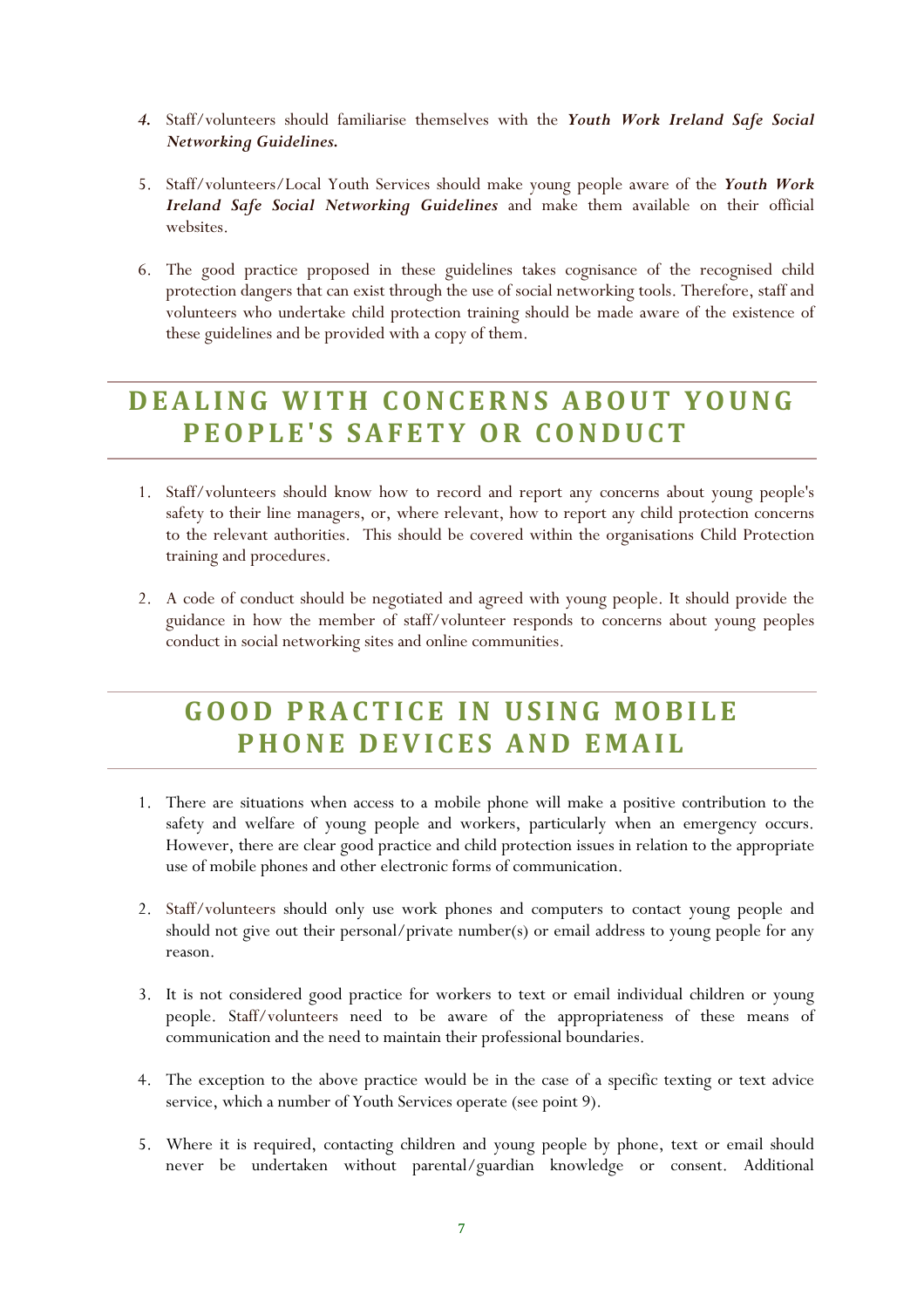communication relating to events and other information should be directed to the child or young person's parents or legal guardian if possible.

- 6. Group text should always be used unless there are exceptional circumstances (see point 9). Communication should be limited to the exchange of information about programmes or activities related to the work.
- 7. Staff/volunteers should also not email children or young people directly as individuals, but may do so as part of a group list (having received permission). Again communication should be limited to information in relation to the project, programme or a particular work related event.
- *8.* Group emails should also give individuals the opportunity to have their contact details removed from the list by including a statement e.g: "*If you wish to be removed from this e-mail list please contact the administrator".*
- 9. Some Local Youth Services and Youth Information Services operate texting or text advice services where a young person will be involved in a one-to-one texting exchange with a worker given the nature of this type of service. However, such services should operate or have in place appropriate good practice guidelines which protect the young person, the worker and the organisation.
- 10. The use of mobile phones for photography and video should be subject to the organisational policy/guidelines on the use of photography and digital images (see Appendix 1). Parental consent should therefore be required to use mobile phones for these purposes if necessary and for any subsequent reproduction of recorded digital images. However, it would not be considered good practice for staff/volunteers to use mobile phones for this purpose.
- 11. Finally, one of the primary responsibilities of a member of staff or volunteer must be the supervision and safety of the children or young people that they are supporting through the provision of a structured, quality experience. Anything which compromises the member of staff/volunteers' ability to maintain a safe environment and give their full attention to the supervision of young people is discouraged. Making/taking phone calls or sending and receiving text during a session is discouraged for these reasons.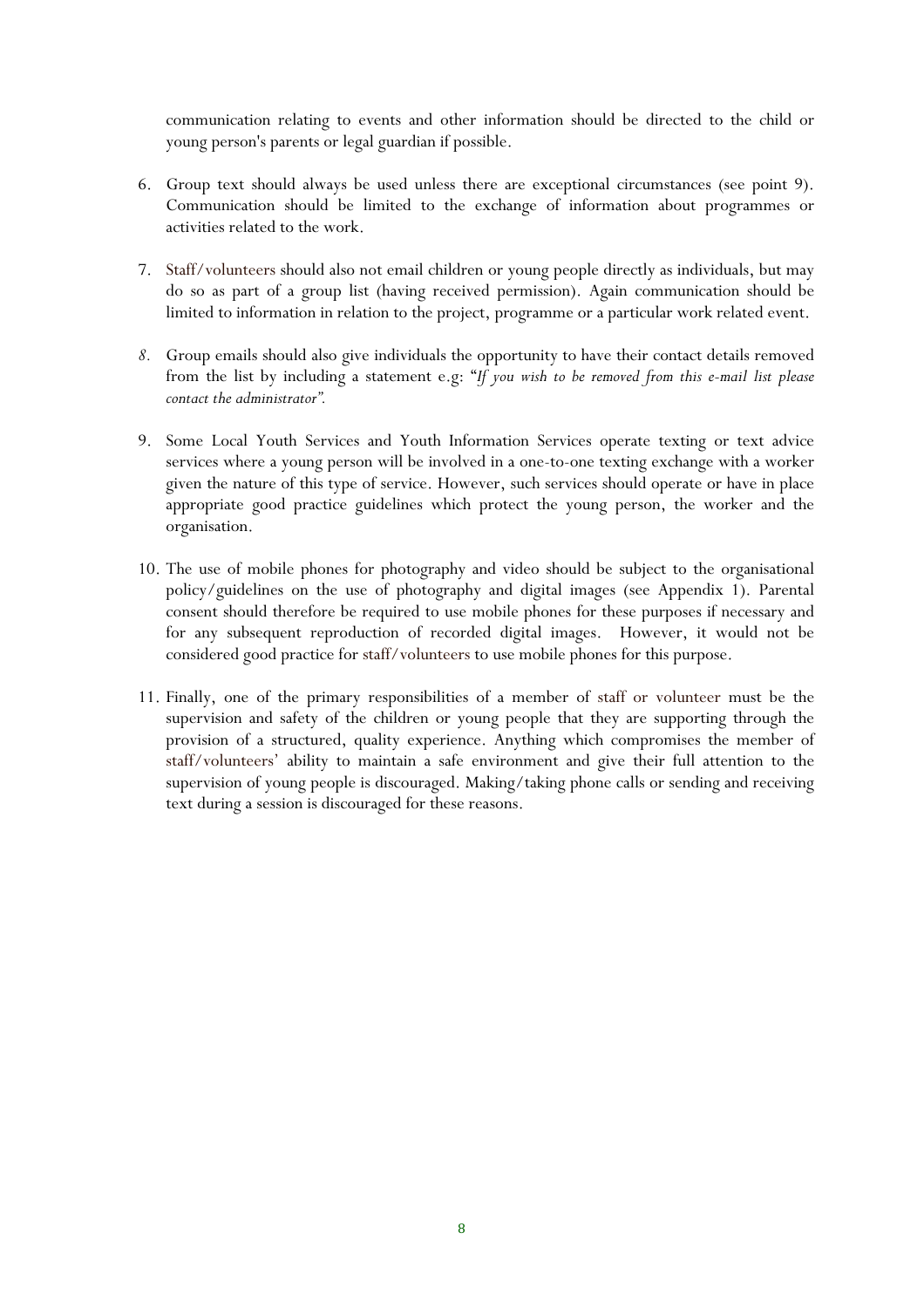### **APPENDIX 1: Guidelines on the Use of Images of Children and Young People under 18 Years of Age**

#### **Introduction**

The value of using photographs/images of children and young people in work undertaken by Youth Services, be it as a learning and development tool or in promotion, marketing and design is well established. However, it is necessary for Youth Services to use these images responsibly in order to protect the young person, the organisation and the use of the images. This is true of photographs/images in their own right and in published form (electronic or otherwise).

#### **Key Concerns**

- The possible identification of children/young people when a photograph/image is accompanied by personal information
- The inappropriate use, adaptation or copying of images for use on child pornography websites and/or for grooming purposes.
- The taking of inappropriate photographs/images of children/young people
- The inappropriate distribution of photographs/images of children/young people via mobile phone, email or other electronic media

#### **Guidelines for Recording Images**

- All children/young people featured in recordings must be fully dressed with outer clothing garments covering their torso.
- Children/young people in swimwear should not be photographed.
- The photograph/image should ideally focus on the activity. Where possible images of children and young people should be recorded in small groups rather than individuals.
- Appropriate photographs/images should be used at all times.
- Staff and volunteers should still be allowed to use photographic and digital equipment as a training tool. However, young people and their parents/guardians should be aware that this is part of the work programme. Care should be taken in storing such photographs/images.

#### **Guidelines for Publishing/Reproducing Images**

- Personal details of children such as email address, home address and telephone numbers should never be revealed. It is acceptable to publish first name, surname and the name of the youth club/ project.
- Do not provide additional information that can assist someone in locating a child/young person or which could be used as grooming tools (hobbies/interests, likes/dislikes, etc.).
- If you must provide additional information, such as the name of the club/project/activity, then avoid naming the child/young person in the photograph/image.
- **Permission should be sought from the child and the parent/guardian. This should be included in** the general permission and consent forms used by a local youth service.
- The permission form can be filled out when the young person is filling out the general application form when joining a club/project/activity which should include a section covering permission to use appropriate images of the child/young person for the organisation's work. The same principles should apply for a Parental Consent Form.
- When using external/professional photographers ensure that the youth service has the complete contact details of any photographer that is used. Clearly outline to professional photographers that all images taken will remain the property of the organisation, and cannot be used or sold for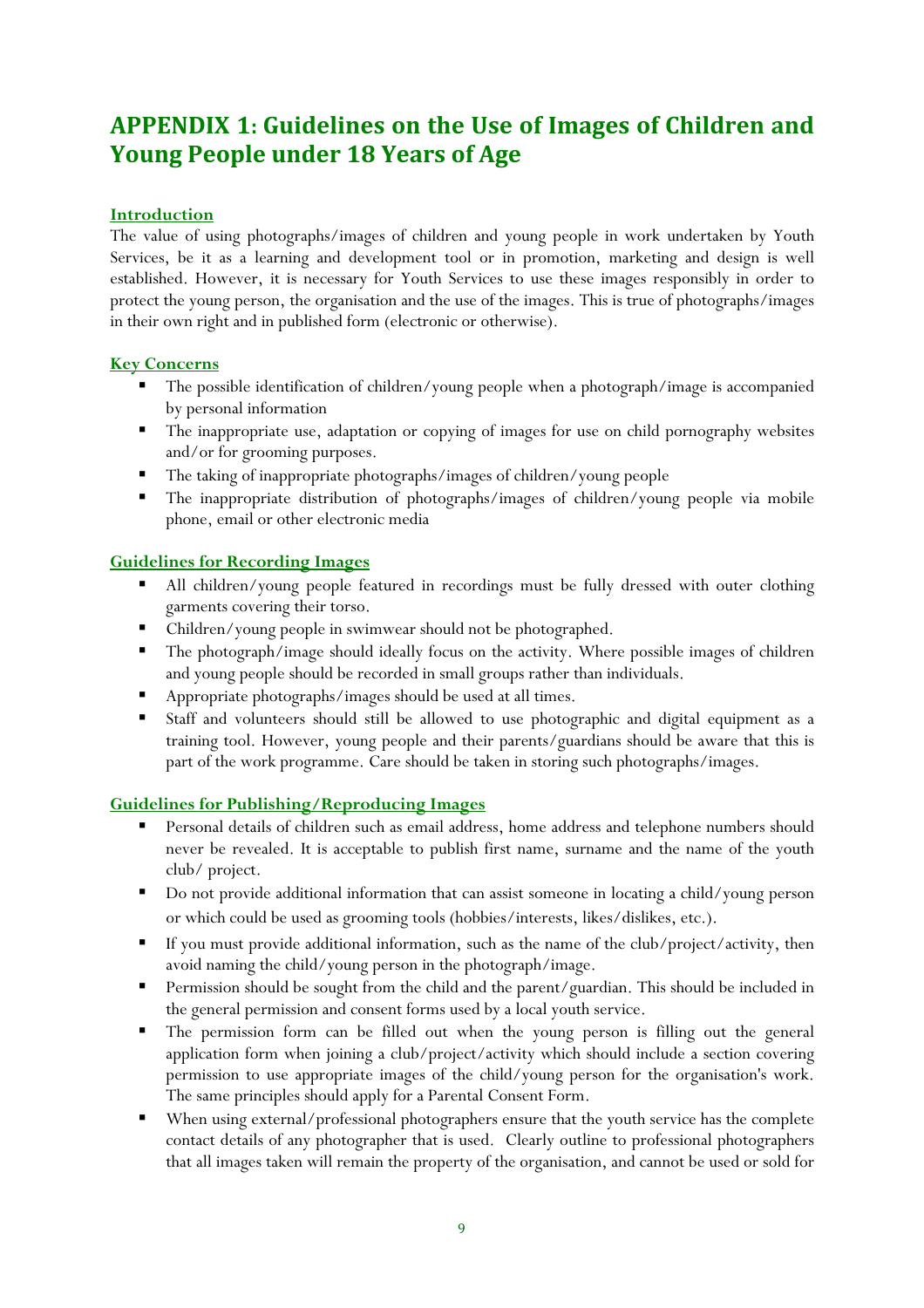any other purpose. Clearly outline that all negatives / proofs etc. need to be given to the organisation.

#### **Other Considerations**

- There is an increasing debate as to whether young people aged 16 and 17 can give consent themselves to positive images and this would be consistent with Youth Work Ireland's evolving thinking on participation. Guidelines would still recommend parental consent for any event where photography is taken and that this should be stitched into general consent forms as previously covered. However, reference to informed consent to positive images by 16 and 17 year olds may the route a particular Youth Service will want to consider.
- It is also good practice to include guidelines on the use of images of children/young people in both a child protection policy and a confidentiality/privacy policy.
- It is important not to portray children/young people in a manner that could be misinterpreted by associating them with an activity that could be regarded as violent or illegal. Furthermore, media coverage often categorises young people in limited and stereotypical ways. Youth Services should be mindful of these considerations. For codes of practice in the use of images of children in the media, see the Press Council of Ireland's Code of Practice: http://www.pressombudsman.ie/v2/presscouncil/portal.php?content=\_includes/codeofpract ice.php, and the Broadcasting Commission of Ireland's Children's Advertising Code http://www.bci.ie/codes/childrens\_code.html.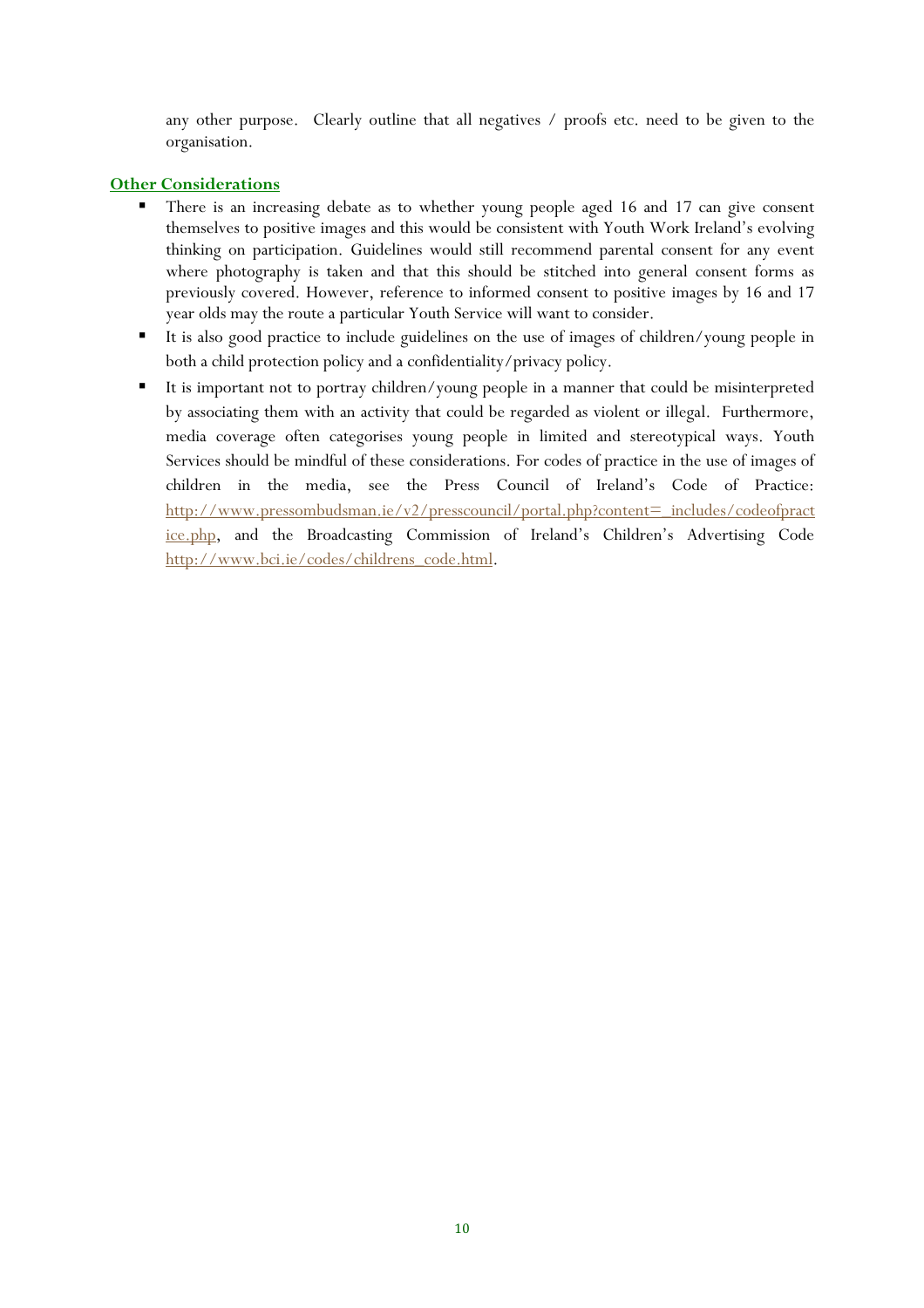### **APPENDIX 2: List of Social Networking Sites**

The following is a comprehensive but not exhaustive listing of social networking sites with some keywords explaining the focus of the site or geographical locations where it is used or most popular.

| <b>Site Name</b>          | Focus/Target Audience/Geographical Catchment                                     |
|---------------------------|----------------------------------------------------------------------------------|
| <b>Adult FriendFinder</b> | Adults Only Dating/Hook-up Network                                               |
| <b>Advogato</b>           | Free and open source software developers                                         |
| <b>Amie Street</b>        | Music                                                                            |
| <b>ANobii</b>             | <b>Books</b>                                                                     |
| aSmallWorld               | European jet set and social elite                                                |
| <b>Athlinks</b>           | Running, Swimming                                                                |
| <b>Avatars United</b>     | Online games.                                                                    |
| <b>Badoo</b>              | General, Popular in Europe                                                       |
| <b>Bebo</b>               | General.                                                                         |
| <b>Bigadda</b>            | Indian Social Networking Site.                                                   |
| <b>Biip</b>               | Norwegian Community.                                                             |
| <b>BlackPlanet</b>        | <b>African-Americans</b>                                                         |
| <b>Broadcaster.com</b>    | Video sharing and webcam chat                                                    |
| <b>Buzznet</b>            | Music and pop-culture                                                            |
| <b>CafeMom</b>            | Mothers                                                                          |
| <b>Cake Financial</b>     | Investing                                                                        |
| Care2                     | Green living and social activism                                                 |
| <b>Classmates.com</b>     | School, college, work and the military                                           |
| Cloob                     | General. Popular in Iran.                                                        |
| <b>College Tonight</b>    | College students                                                                 |
| CouchSurfing              | Making connections between travellers and the communities they visit.            |
| DailyStrength             | Medical & emotional support - Physical health, Mental health, Support groups     |
| <b>DeviantART</b>         | Art community                                                                    |
| <b>Disaboom</b>           | People with disabilities. (Amputee, cerebral palsy, MS, and other disabilities.) |
| dol2day                   | Politic community, Social network, Internet radio (German-speaking               |
|                           | countries)                                                                       |
| DontStayIn                | Clubbing (primarily UK)                                                          |
| Elftown                   | Community and wiki around Fantasy and sci-fi.                                    |
| <b>Epernicus</b>          | <b>Research scientists</b>                                                       |
| Eons.com                  | <b>Baby boomers</b>                                                              |
| <b>Experience Project</b> | Life experiences                                                                 |
| Exploroo                  | Travel Social Networking.                                                        |
| <b>Facebook</b>           | General                                                                          |
| Faceparty                 | General. Popular UK.                                                             |
| <b>Faces.com</b>          | <b>British teens</b>                                                             |
| Fetlife                   | People who are into BDSM                                                         |
| Filmaffinity              | <b>Movies and TV Series</b>                                                      |
| FledgeWing                | Entrepreneurial community targeted towards worldwide university students.        |
| <b>Flixster</b>           | <b>Movies</b>                                                                    |
| Flickr                    | Photo sharing, commenting, photography related networking, worldwide             |
| <b>Fotolog</b>            | Photoblogging. Popular in South America and Spain.                               |
| <b>Friends Reunited</b>   | UK based. School, college, work, sport and streets                               |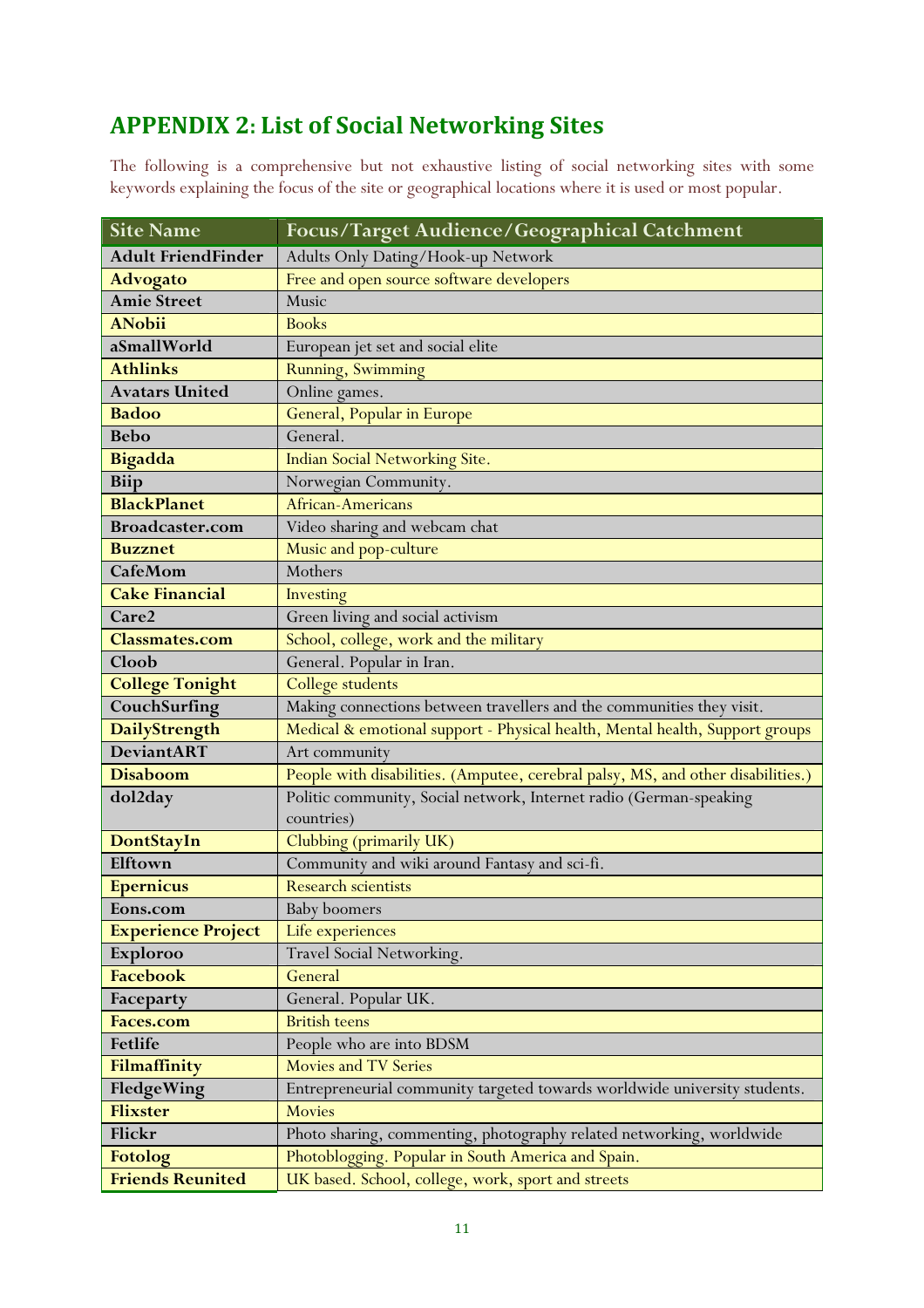| Friendster                     | General. Popular in Southeast Asia. No longer popular in the western world.       |
|--------------------------------|-----------------------------------------------------------------------------------|
| <b>Gaia Online</b>             | Anime and games                                                                   |
| <b>GamerDNA</b>                | Computer and video games                                                          |
| <b>Gather.com</b>              | Article, picture, and video sharing, as well as group discussions                 |
| Geni.com                       | Families, genealogy                                                               |
| Gogoyoko                       | Fair play in Music: Social networking site for musicians and music lovers         |
| Goodreads                      | Library cataloguing, book lovers                                                  |
| Gossipreport.com               | Anonymous gossip                                                                  |
| Grono.net                      | Poland                                                                            |
| Habbo                          | General for teens. Over 31 communities worldwide. Chat rooms/user                 |
|                                | profiles.                                                                         |
| hi5                            | General. Popular: India , Portugal, Mongolia, Thailand, Romania, Jamaica,         |
|                                | Central Africa and Latin America. Not popular in the USA.                         |
| <b>Hospitality Club</b>        | Hospitality                                                                       |
| <b>Hyves</b>                   | General, Most popular in the Netherlands.                                         |
| ibibo                          | Talent based self-promotion social networking site. Most popular in India.        |
| imeem                          | Music, Video, Photos, Blogs                                                       |
| <b>IRC-Galleria</b>            | Finland                                                                           |
| italki.com                     | Language learning social network. 100+ languages.                                 |
| <b>InterNations</b>            | International community                                                           |
| itsmy                          | Mobile community worldwide, blogging, friends, personal TV-shows                  |
| iWiW                           | Hungary                                                                           |
| Jaiku                          | General. Owned by Google.                                                         |
| <b>Jammer Direct</b>           | Creative resource website                                                         |
| kaioo                          | General, nonprofit                                                                |
| Kaixin001                      | General. In Simplified Chinese; caters for mainland China users                   |
| Kiwibox                        | General. For users by users, a social network that is more than a community.      |
| Last.fm                        | <b>Music</b>                                                                      |
| LibraryThing                   | <b>Book</b> lovers                                                                |
| lifeknot                       | Shared interests, hobbies                                                         |
| LinkedIn                       | General but primarily business                                                    |
| LiveJournal                    | Blogging                                                                          |
| Livemocha                      | World's largest community for online native language learning                     |
| <b>LunarStorm</b>              | Sweden                                                                            |
| <b>MEETin</b>                  | General                                                                           |
| Meetup.com                     | General. Used to plan offline meetings for those interested in various activities |
| <b>Meettheboss</b>             | Business and Finance community, worldwide.                                        |
| Mixi<br>mobikade               | Japan                                                                             |
|                                | mobile community, UK only                                                         |
| <b>MocoSpace</b><br><b>MOG</b> | mobile community, worldwide<br>Music                                              |
| <b>Multiply</b>                | "Real world" relationships. Popular in Asia. Not popular in the western           |
|                                | world.                                                                            |
| Muxlim                         | Muslim portal site                                                                |
| <b>MyAnimeList</b>             | Anime themed social community                                                     |
| MyChurch                       | Christian Churches                                                                |
| MyHeritage                     | Family-oriented social network service                                            |
| <b>MyLife</b>                  | Locating friends and family, keeping in touch (formerly Reunion.com)              |
|                                |                                                                                   |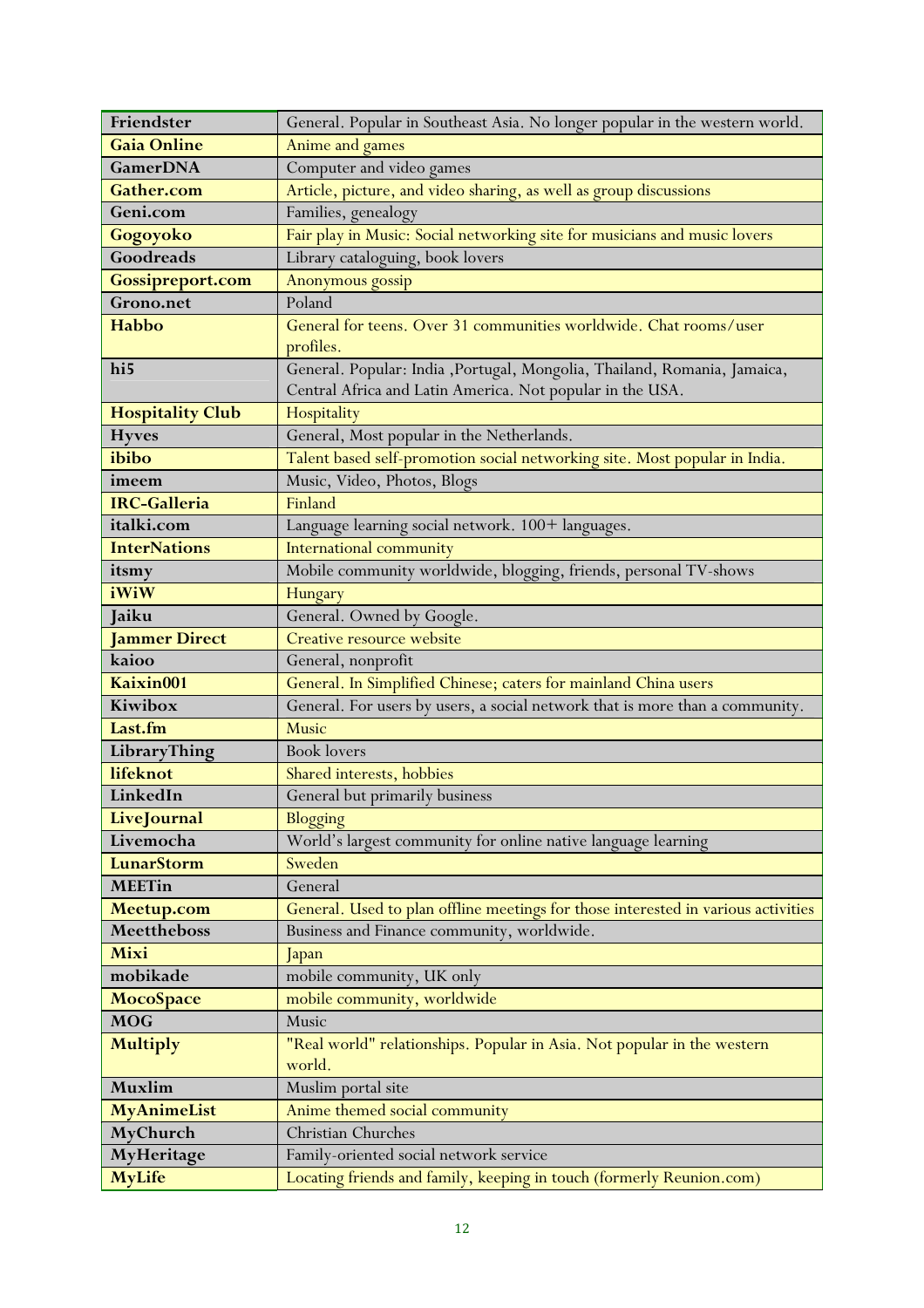| <b>MyLOL</b>        | General. Popular in the United States, Europe and Australia.                 |
|---------------------|------------------------------------------------------------------------------|
| <b>MySpace</b>      | General.                                                                     |
| myYearbook          | General                                                                      |
| Nasza-klasa.pl      | School, college and friends. Popular in Poland.                              |
| <b>Netlog</b>       | General. Popular: Europe, Turkey, Arab World & Canada's Québec province.     |
| <b>Nettby</b>       | Norwegian Community.                                                         |
| Nexopia             | Canada                                                                       |
| <b>Ning</b>         | Users create their own social websites and social networks                   |
| Odnoklassniki       | General. Popular in Russia and former Soviet republics                       |
| <b>OkCupid</b>      | Social networking and dating                                                 |
| OneClimate          | Not for Profit Social networking and Climate Change                          |
| <b>OneWorldTV</b>   | Not for Profit Video sharing and social networking                           |
| <b>Open Diary</b>   | First online blogging community, founded in 1998.                            |
| Orkut               | Owned by Google. Popular in Brazil and India.                                |
| OUTeverywhere       | Gay/LGBT Community                                                           |
| Passportstamp       | <b>Travel</b>                                                                |
| Pingsta             | Collaborative platform for the world's Internetwork Experts                  |
| Playahead           | Swedish, Danish, & Norwegian teenagers                                       |
| Playboy U           | Online college community                                                     |
| Plurk               | Micro-blogging, RSS, updates                                                 |
| Present.ly          | Enterprise social networking and micro-blogging                              |
| Qapacity            | Business-oriented social networking site and a business directory            |
| quarterlife         | Social network for artists, filmmakers, musicians, and creative people       |
| <b>RenRen</b>       | Significant site in China.                                                   |
| <b>ResearchGATE</b> | Social network for scientific researchers                                    |
| <b>Reverbnation</b> | Social network for musician and bands                                        |
| <b>Ryze</b>         | <b>Business</b>                                                              |
| scispace.net        | Collaborative network site for scientists                                    |
| Shelfari            | <b>Books</b>                                                                 |
| <b>Skyrock</b>      | Social Network in French-speaking world                                      |
| <b>SocialGO</b>     | Social network builder that allows users to build their own online           |
|                     | communities                                                                  |
| <b>SocialVibe</b>   | Social Network for Charity                                                   |
| Sonico.com          | General. Popular: Latin America and Spanish & Portuguese speaking regions.   |
| Soundpedia          | <b>Music</b>                                                                 |
| <b>Stickam</b>      | Live video streaming and chat.                                               |
| <b>StudiVZ</b>      | University students, mostly in the German-speaking countries.                |
| Supernova.com       | Independent music fans and artists.                                          |
| Tagged.com          | General                                                                      |
| Talkbiznow          | Business networking                                                          |
| <b>Taltopia</b>     | Online artistic community                                                    |
| TravBuddy.com       | Travel                                                                       |
| Travellerspoint     | <b>Travel</b>                                                                |
| tribe.net           | General                                                                      |
| Trombi.com          | French subsidiary of Classmates.com                                          |
| Tuenti.com          | Spanish-based university & high school social network. Very popular in Spain |
| Tumblr              | General. Micro-blogging, RSS                                                 |
| <b>Twitter</b>      | General. Micro-blogging, RSS, updates                                        |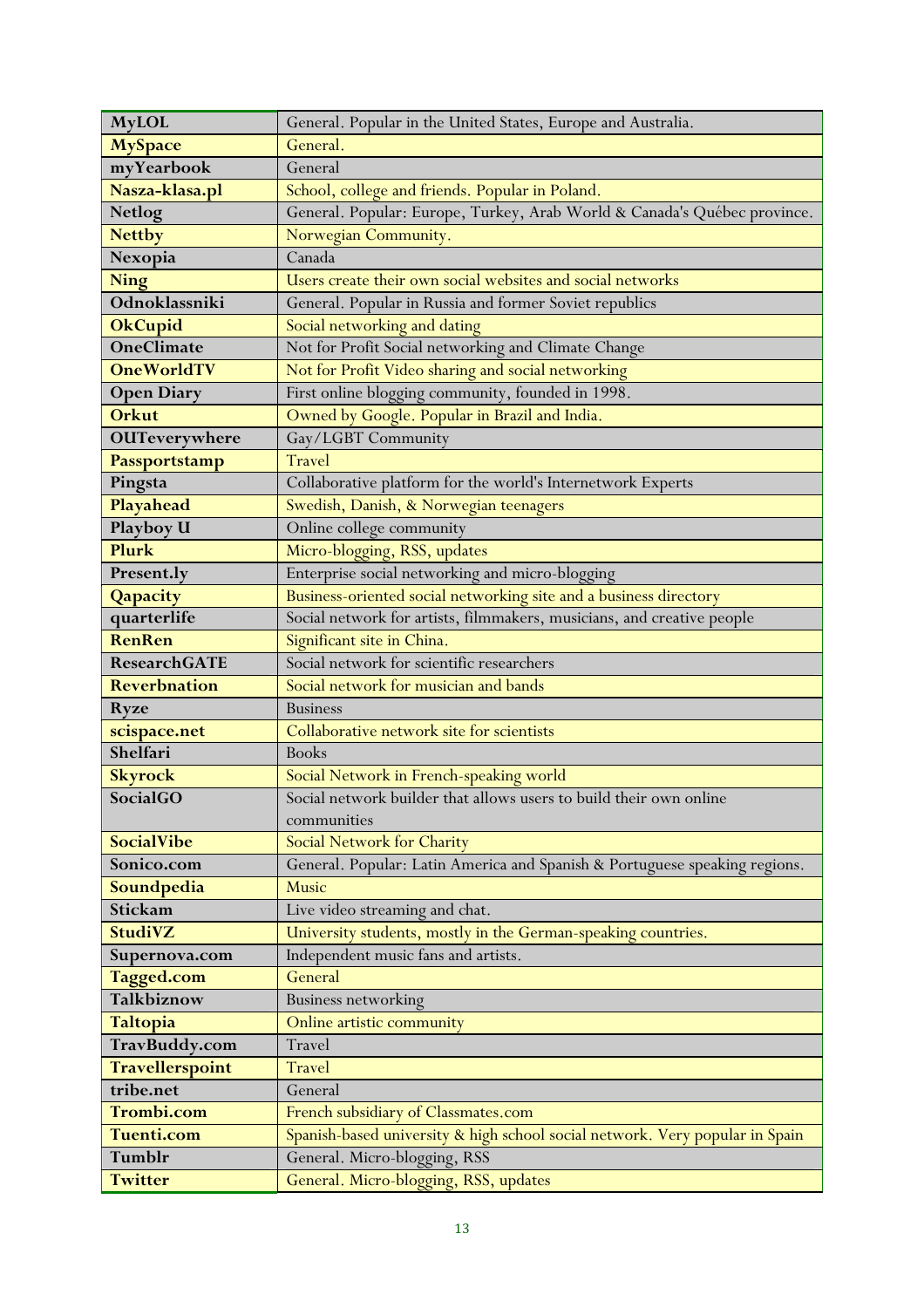| V Kontakte          | Russian social network.                                                  |
|---------------------|--------------------------------------------------------------------------|
| Vampirefreaks       | Gothic and industrial subculture                                         |
| Viadeo              | European Social Networking and Campus Networking in Seven Languages      |
| <b>Vox</b>          | <b>Blogging</b>                                                          |
| Wakoopa             | For computer fans that want to discover new software and games.          |
| Wasabi              | General                                                                  |
| <b>WAYN</b>         | Travel and lifestyle                                                     |
| WebBiographies      | Genealogy and biography                                                  |
| WeOurFamily         | General with emphasis on privacy and security                            |
| <b>Windows Live</b> | <b>Blogging (formerly MSN Spaces)</b>                                    |
| <b>Spaces</b>       |                                                                          |
| WiserEarth          | Online community space for the social justice and environmental movement |
| <b>Xanga</b>        | Blogs and "metro" areas                                                  |
| <b>XING</b>         | Business: primarily Europe (Germany, Austria, Switzerland) and China     |
| Xt3                 | Catholic social networking, created after World Youth Day 2008           |
| Yammer              | Social networking for office colleagues                                  |
| Yelp, Inc.          | <b>Local Business Review and Talk</b>                                    |
| Youmeo              | UK Social Network (focus on data portability)                            |
| Zoo.gr              | <b>Greek Web Meeting point</b>                                           |
|                     |                                                                          |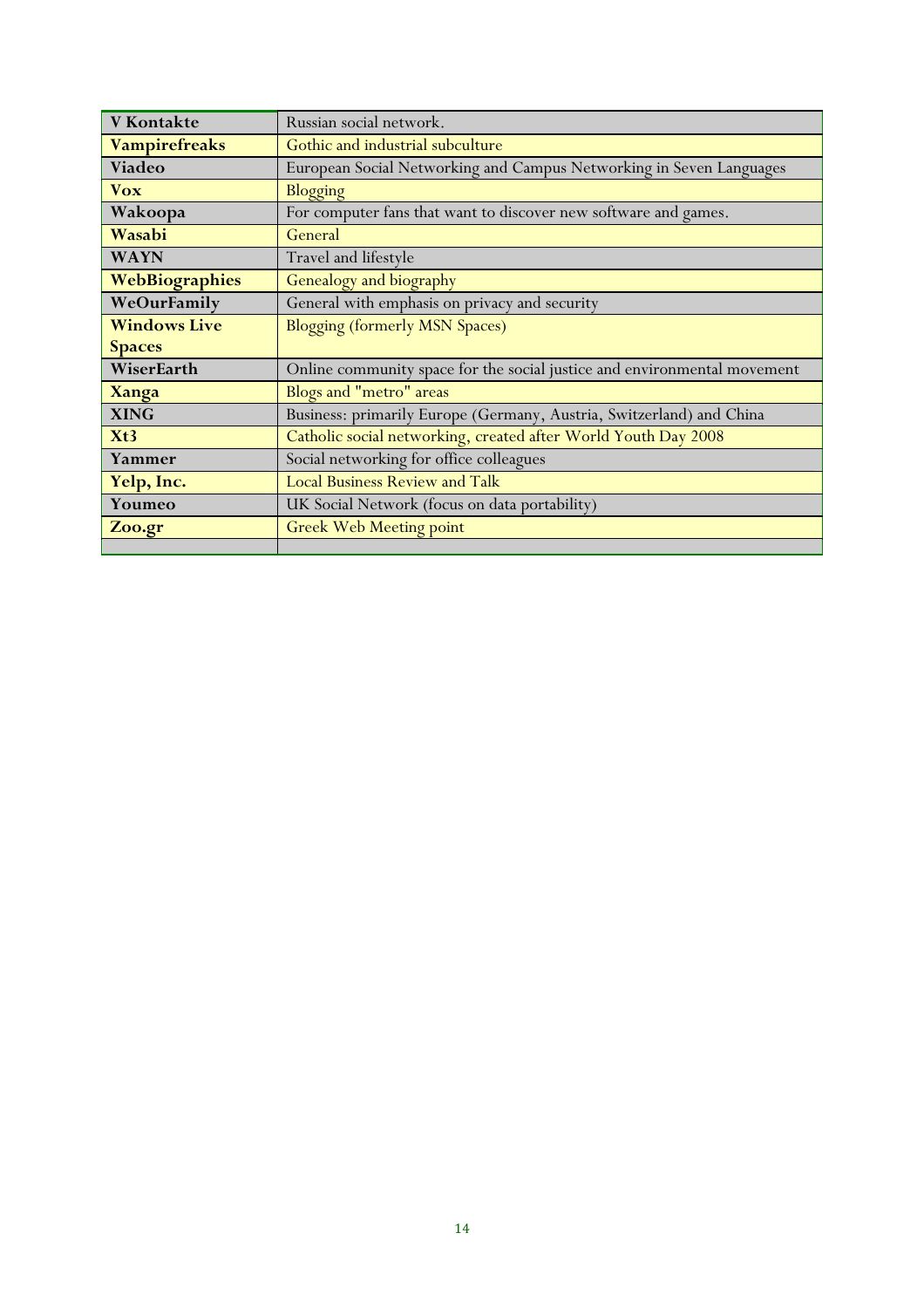### **APPENDIX 3: Social Networking Terms Glossary**

The online world of social networking has its own language, which can be as confusing as coming to terms with the actual use of the sites themselves. The following is a comprehensive but not exhaustive listing of social networking terms explaining what each term means.

**Adverblog:** Short for Advertising blog, a blog used for advertising purposes.

**Aggregation:** The process of gathering and remixing content from multiple websites that provide RSS feeds such as blogs. The results may be displayed in an aggregator website like Bloglines, or directly to desktops using software often called a newsreader.

**Aggregator:** A site, such as Bloglines or Google Reader, that displays information related to user-specified keywords. The information is gathered and remixed from multiple websites via RSS feeds. Also, the name given the software, often free, that automatically gathers the RSS-based summaries of a set of user-based blogs or sources for easy browsing.

**Alerts**: Service available from various online news sources and aggregators that will automatically send updates on user-selected topics whenever those topics appear online or in the specific news source.

**Architecture of Participation:** A phrase used to describe the nature of systems created for user contribution, such as Wikipedia. The phrase has come to define one of the key elements of what has been called Web 2.0, describing the collection of companies, technologies and projects that are designed around the culture and economics of openness.

**Astroturfing:** This describes a supposed grassroots social site which is actually supported by some powerful organisation be it private or public with an agenda.

**Asynchronous Communications:** Online communications independent of time or place, such as email lists, bulletin boards and forums. Messages go to and fro rather than appearing in one place nearly simultaneously (synchronous communication).

**Audio Blog:** Another name for a podcast.

**Audio On-Demand:** Another expression for audio podcasting, referencing the ability of listeners to start, stop, replay and skip sections or whole recordings at any time, virtually any place in their daily lives.

**Avatars:** Graphical images used in virtual worlds to represent people. Users can create Avatar visual personalities selecting a gender, body type, clothing, behaviors and name.

**Blegging:** This term means to send a query through the blogosphere in search of an answer.

**Blogcast:** Another name for a podcast

**Blogerati or Blogophiles:** Two terms used to describe sophisticated blog authors and readers.

**Blogosphere:** The universe of blogging and bloggers.

**Blogroll:** List of sites displayed in the sidebar of a blog showing who the blogger reads with regularity.

**Blogs:** Shortened from the original term Weblogs, self-published websites containing material usually written in a journal format. Content such as text, pictures, video and/or audio have URLs plus other ways of identifying them by keywords (tags). This allows visitors to pull items to their desktop through subscriptions or aggregators without having to visit the actual website.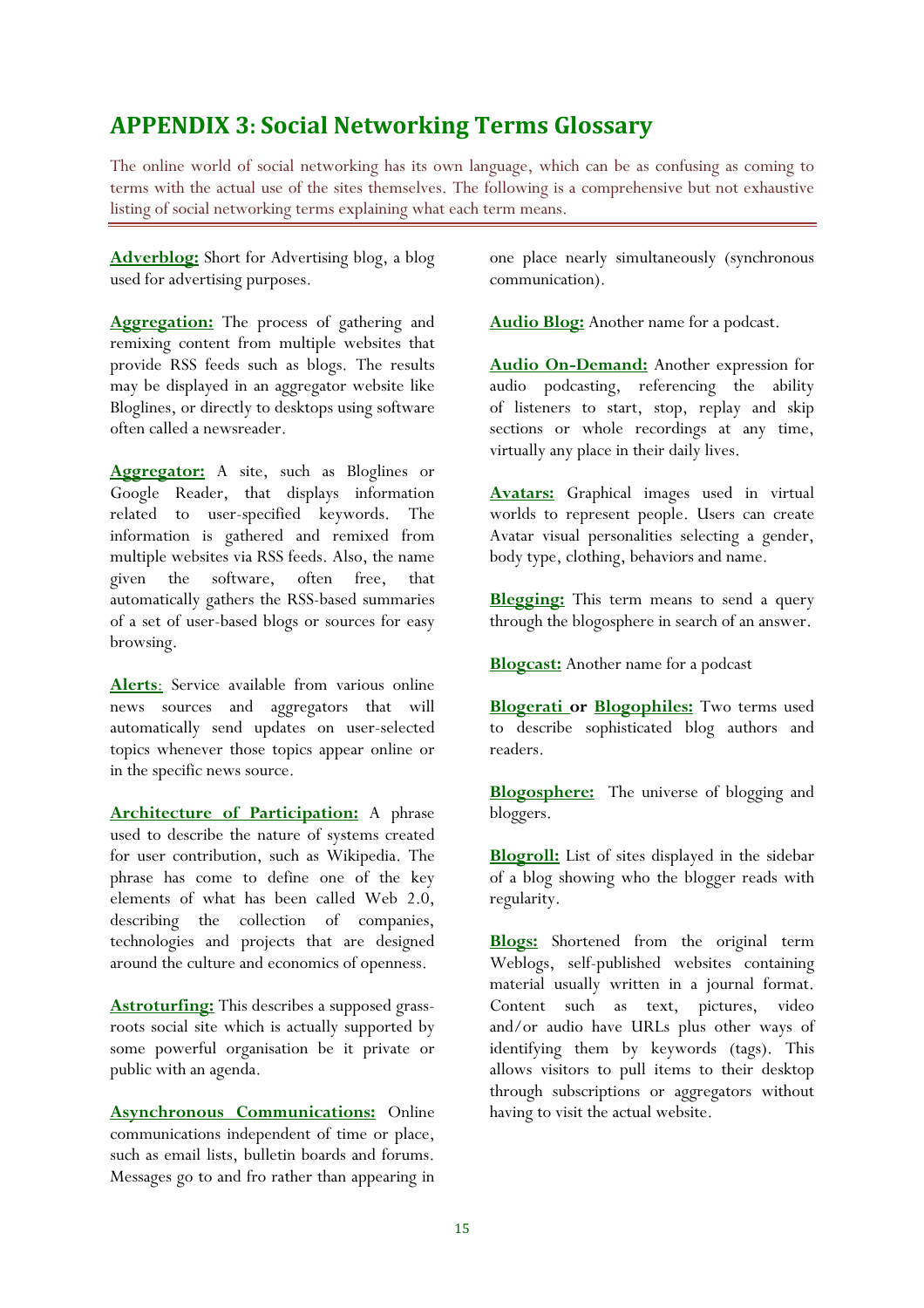**Board**: Short for mixing board, a tool for combining multiple audio sources into one signal for recording.

**Bookmarking:** Saving a website address or item of content, either in a browser, or on a social bookmarking site such as del.icio.us.

**Bookmarklets:** Also called favelets, these are free tools to help with repetitive, difficult and/or time-consuming tasks when using a web browser.

**Bulletin Boards:** An early forum for online collaboration, where users are connected with a central computer to post and read email-like messages.

**Buzz:** Online chatter or social discussion and interaction characterized by frequent expressed interest and/or mentions of a subject among the online community.

**Channel:** A group of podcast items, each of which represents one MP3 audio file (or show). When subscribing to podcasts, it is the channel you subscribe to.

**Chat:** Real time interaction on a web site, with a number of people adding comments via text entries.

**Chat Room:** A designated online location for chat to take place in real-time exchanges.

**Chicklet:** Nickname for the small buttons used as links to RSS files (usually orange with a graphic resembling waves or ripples expanding out). Many podcatchers allow you to drag chicklets onto them to quickly add a subscription.

**Clodpasting:** A weak attempt to use online audio programming to launch a career into show business.

**Collaboration:** Being able to discuss and work with people across physical and temporal boundaries through the sharing of information enabled by a variety of online media (email, blogs, forums, chatrooms, podcasts, websites and various social networking sites). Collaboration is considered one of the higher goals of social networking and software.

**Communitainment:** This term describes a trend involving consumers moving communication beyond a mere exchange of information to facilitate an exchange of content, ideas, and entertainment within an online social context.

**Compensated Consumer-Generated Media (CCGM):** This is media where marketers pay consumers to do certain things, or when publishers compensate artists or content creators for submissions frequently based on their popularity.

**Consumer-Generated Media (CGM):** First-person commentary posted or shared across a host of expression venues, including message boards, forums, rating and review sites, groups, social networking sites, blogs, video-sharing sites, etc.

**Consumer-Generated Multimedia (CGM2):** Consumer created sight, sound, and motion components posted online using sites such as YouTube, MySpace, iTunes, etc.

**Consumer-Fortified Media (CFM):** Digital media created by advertisers that is shaped and promoted by consumers through online commentary and debate.

**Consumer-Solicited Media (CSM):** Involves an online advertiser who provides a format and invites visitors to add their content.

**Content Management Systems (CMS):** These are versatile software suites very important to social media, offering the ability to create static web pages, document stores, blogs, and wikis, among other tools.

**Creative Commons License:** A copyright license that spells out how proprietary online content can be shared, reused or altered.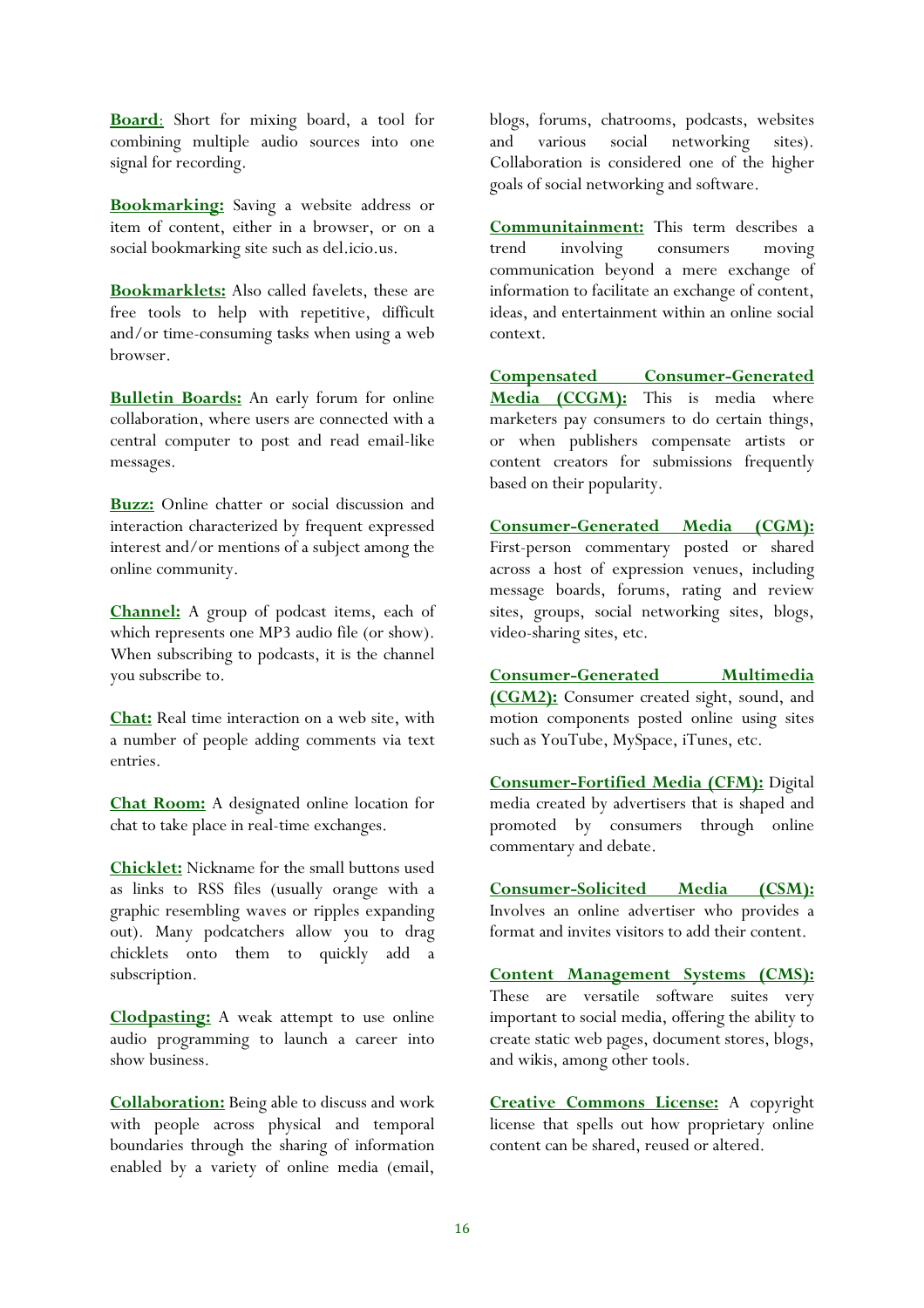**Crowdsourcing:** This refers to harnessing the skills and enthusiasm of those outside an organization who are prepared to volunteer their time contributing content and solving problems.

**Download Fraud:** In a pay-per-download podcast advertising model, there is the possibility that someone could maliciously download a podcast to get advertising fees.

**Enclosure:** An addition to RSS that allows multimedia files (such as those used in podcasts) to be included along with each item in an RSS file.

**Feeds**: The means by which you can read, view or listen to items from blogs, podcasts and other RSS-enabled sites without visiting the site, by subscribing to a directory or aggregator such as iTunes or

**Flog:** A fake blog, frequently created by an agency to look as if it were created by consumers.

**Folkmind:** Term describing the dynamic sum of the accumulated intelligence existing and interacting online.

**Folksonomy:** A term for the collaborative, but unstructured, way in which information is categorized on the web. Instead of using one centralised form of classification, users are encouraged to assign freely chosen keywords (called tags) to pieces of information or data.

**Forums:** Discussion areas on websites, where people can post messages or comment on existing messages asynchronously that is, not part of any real time discussion. Chat rooms offer the synchronous equivalent.

**Imaging:** Term for using audio effects, spoken phrases or music to create an image or brand for a radio station or show.

**Intro:** The beginning of a podcast; can include a music lead-in with an announcer naming the show, the episode and possibly the sponsor.

**Frogmeat:** A term describing a podcast that has a lot of content (meat) to offer but suffers from organizational issues, like jumping around from topic to topic.

**iPodder:** One of the original podcast clients, iPodder is a free programme that can automatically download new shows when they become available, and synchronize them with portable digital audio players.

**Item:** A single entry in a news feed or podcast channel. In podcasts each item contains the enclosure linking to the podcast file and various information about the file such as title, author, category, etc.

Lick: A small piece of music often used in an intro or exit of a show; can also be used to break a podcast into segments.

**Lilypod:** A derogatory term describing a podcast that doesn't provide the audience with meaningful information; may be used when a sponsored podcast becomes too commercial; can also describe lifestyle podcasts that are boring or a narcissistic rant of the producer or host.

**Link Baiting:** The process by which websites, blogs, etc. encourage links from other sites to improve popularity and raise positions on search engines. The enticement may include content, online tools, free downloads or anything else that another site owner might find worthy of a link.

**Links:** The highlighted text or images that, when clicked, jump you from one web page or item of content to another.

**Listening:** The art of skimming feeds in the blogosphere to see what topics are creating buzz.

**Lurkers:** People who read but do not post, contribute or add comments to forums.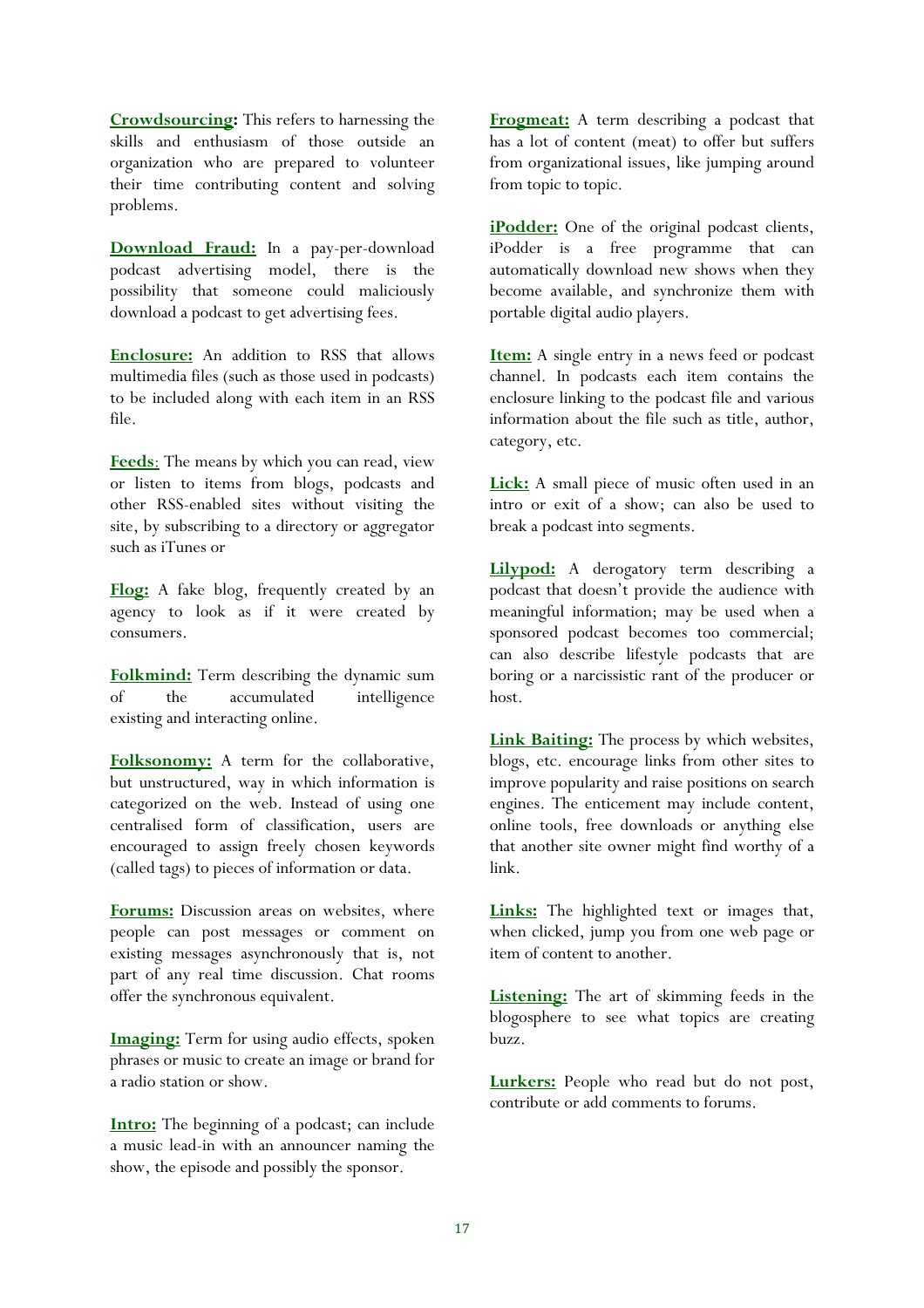**Mashups**: An online service or software tool that by combining two or more tools allows you to create an entirely new service.

**Meme:** A unit of cultural information such as a popular tune, catch-phrases, beliefs or fashions that can virally propagate from one mind to another. Online, it may be shared among bloggers or participants of social sites as a game, activity or quiz.

**Moblog:** Abbreviated from mobile blog, this is a blog dedicated to the distribution, sharing and/or rating of digital/camera-phone images.

**MP3:** An audio compression format that allows almost CD-quality fidelity with only 10% of the file size by discarding frequencies that cannot be heard by the human ear or that clash with similar frequencies. The name comes from MP (EG-1 layer) 3.

**Narrowcasting:** A term used in opposition to broadcasting to describe a podcasts ability to reach a narrowly focused, highly interested audience.

**Netroots:** A term coined to describe political activism organized through blogs and other online media including wikis, podcasts and various social networking sites.

**News Feed:** A collection of headlines, news or story highlights, made available on the Internet in a standard format, often from a blog or news source made available in RSS format so that other sites and programs can check and download them automatically. News feeds can be used to publish information about podcasts. Podcast clients can subscribe to podcast news feeds, and use their information to find new shows to download.

**Newsreader:** A website or desktop tool that acts as an aggregator, gathering content from blogs and similar sites using RSS feeds, so you can read the content in one place, instead of having to visit different sites.

**Open-Source Software:** Software often developed in a public, collaborative manner whose license permits users to study, change, improve and share the software, in a modified or unmodified form.

**Pay-Per-Download:** Similar to a pay-perclick ad campaign on a search engine, some companies offer auction models where advertisers upload commercials, content preferences and a bid for placement. As spots become available the auction house coordinates placing the commercials into the podcast. Advertisers pay only if a podcast is downloaded.

**Pay-To-Play**: Different than pay-perdownload in that viewers foot the bill. Consumers pay to download a video or audio file. Pay-to-play podcasts can be training, seminars, movies, concerts, sports programs or even TV shows.

**Permalink:** The address (URL) of a specific item of content, such as an individual blog post, rather than the address of a web page where many items or blog posts are located.

**Photosharing:** The social networking practice of uploading digital images to a website such as Flickr, where tags can be added, so others can comment or even reuse the images under certain stated copyright license conditions.

**Ping:** This is an automatic notification sent when a blog has been updated. It also describes the automatic communication between networked computers/servers.

**Pod Commercial:** Similar to traditional radio commercial or ad; as short as 10-second long identification or ID ads or spots. Can be as long as a 10-minute or more interview, although at that length they are more commonly referred to as sponsorship pieces or podvertorials (an advertorial on a podcast).

**Pod Sponsorship:** Companies or organizations can purchase sponsorship rights to a podcast; packages vary widely in scope, price and editorial control.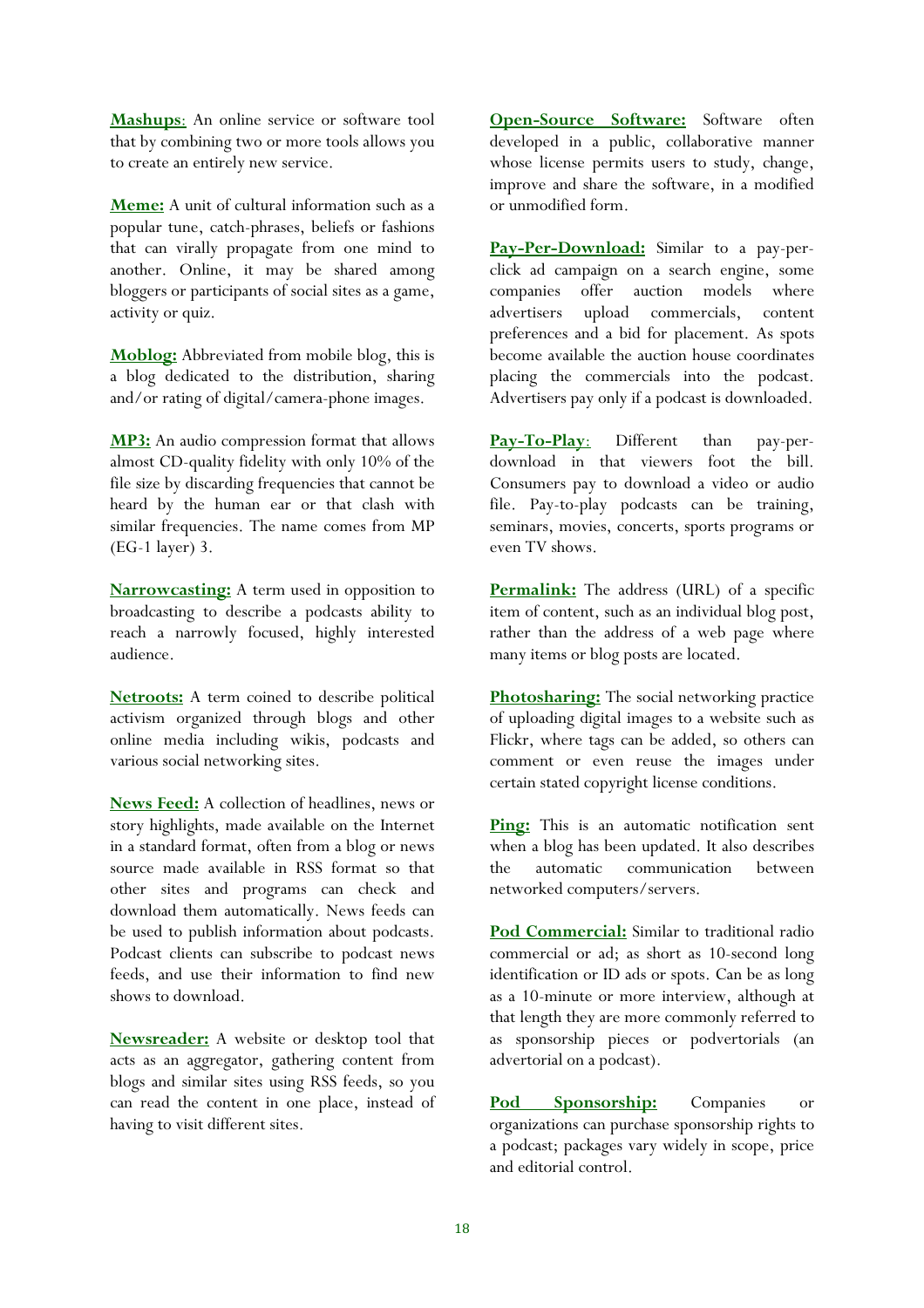**Podcast:** A digital broadcast made available on the internet. Currently the majority of these broadcasts are audio files sent to directories through XML feeds and RSS or Really Simple Syndication

**Podcatcher:** A term for programs used to automatically subscribe to and download podcasts; also called an aggregator. Podcatchers typically seek out new podcast episodes or items as soon as the programme is opened.

**Podvertorial:** A podcast whereby the content is provided by a sponsor; similar to an advert in print publications which is a derivative of editorial and advertisement.

Post: An item on a blog or forum, also the act placing a blog or comment online.

**Profile:** The information someone provides when signing up for a social networking site. This may include a picture, basic biographical information and tags to help people search for like-minded individuals.

**Remixing:** An aspect of social networking which allows, with appropriate copyright license, the combining of different items of content in new and different ways.

**RSS:** Stands for Really Simple Syndication, RSS is the XML format that allows you to subscribe to content on blogs, podcasts and other social networking, and have it delivered to you through a feed.

**Segment:** A section of a podcast that generally completes a topic; a complete podcast might have 2, 3, or 4 segments.

**Slivercasting**: The increasingly popular practice of broadcasting niche-audience films over a high-speed Internet connection rather than using costlier TV/network channels.

**Social Bookmarking:** The collaborative equivalent of storing favourites or bookmarks within a web browser and sharing them with others who have similar interests.

**Social Networking:** The term used to describe the tools and platforms people use to publish, converse and share content online. These include blogs, wikis, podcasts, and the sites dedicated to share information, stories, photos, audio and video files, and bookmarks. Also Sites developed to help people discover new friends or colleagues with shared interests, related skills, or a common geographic location.

**Social Search:** An online search of social sites that determines the relevance of search results by considering the interactions or contributions of users. Social search metrics are evolving and currently include both automated software as well as human judgments about the nature of web content.

**Social Tagging:** The placement on shared social sites of keywords that describe the content of a website, bookmark, photo or blog post.

**Splogs:** Blogs created by spammers for the sole purpose of increasing site traffic and page ranks in order to generate revenue. Splogs are filled with keywords, news (real or fake) and links to websites.

**Stinger:** A brief sound or musical phrase used as audio punctuation.

**Stream:** The term describes a constant flow of digital information that is displayed or played as it arrives, as opposed to downloading a whole file and then playing.

#### **Synchronous Communications:**

Communications that occur in real time, such as online chat or face-to-face conversations.

**Tagging:** A way of categorizing online content using keywords that describe what can be found at a website, bookmark, and photo or blog post.

**Tags:** Keywords attached to a blog post, bookmark, photo or other item of online content so you and others can find them easily through searches and aggregation.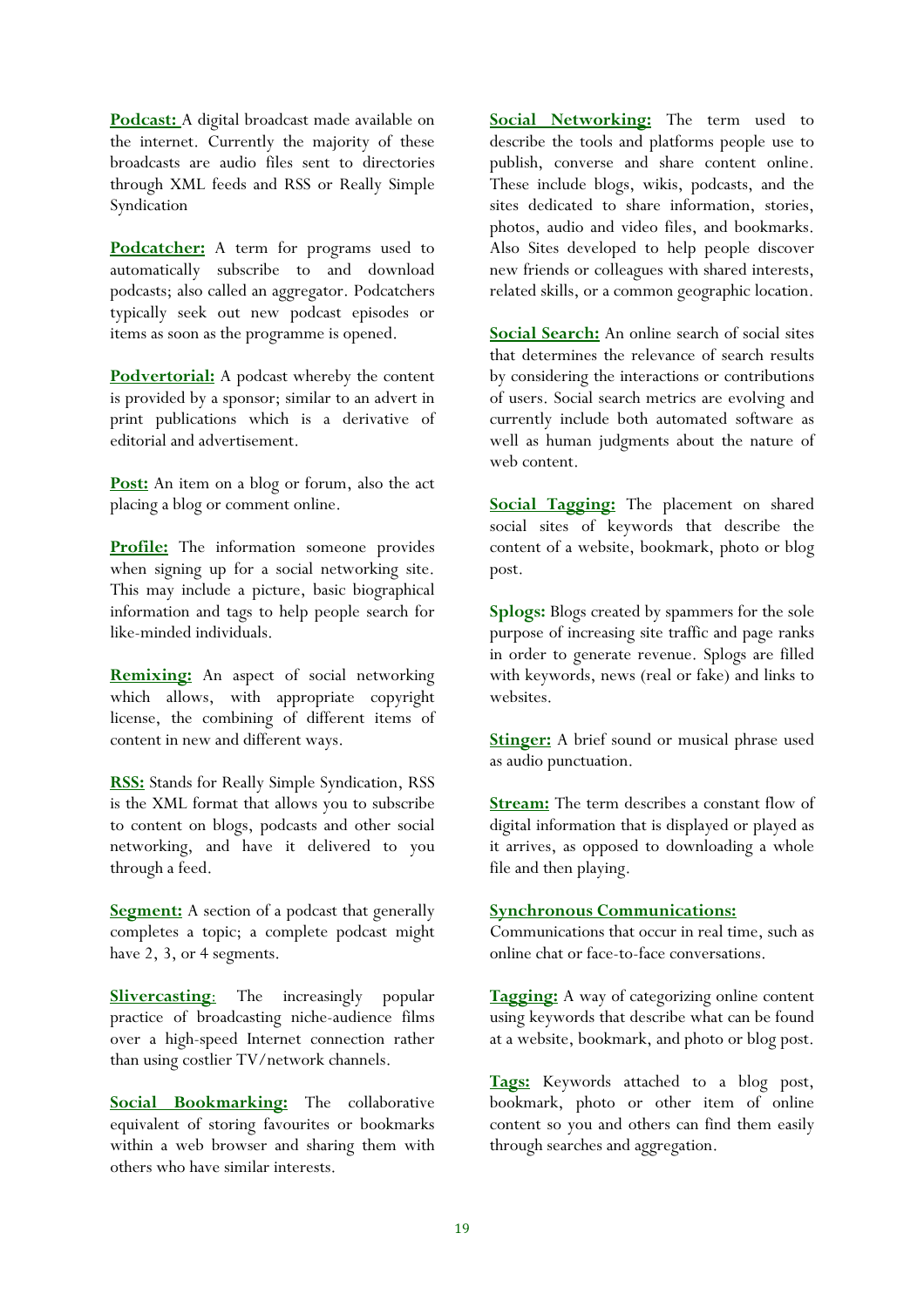**Threads:** Strands of online conversation referring to messages, feedback or content that relate to the same subject.

**Time-Shift (or time-shifting):** Used as a verb, people schedule when they want to listen or watch a program. Someone can download a programme and listen to or view it at their convenience.

**Trackback:** An automated feature contained in some blog software programmes that allow a blogger to determine who has seen an original post and written another concerning it.

**User Generated Content:** Text, photos and other material produced by internet users and posted online for public consumption.

**USM:** Universal Subscription Mechanism. Allows certain podcatchers to automatically add a subscription from an RSS file.

**Virality:** The extent to which an issue will spread from one consumer to another across the Internet (by e-mail, links, blogs, social tagging, etc.). Low virality means little distribution; high virality means wide or broad distribution.

**<u>Video Podcast/Vlog/Vodcast</u> Vcasting:** A podcast with enclosures containing video files rather than audio ones. Unlike audio podcasts which may only contain MP3 files, various file types can be used when podcasting video.

**Viral Marketing:** The planned promotion of a product, brand or service through a process of interesting actual or potential customers to pass along marketing information to friends, family, and colleagues. This word-of-mouth advertising is usually accomplished by a creative use of social networking and other non-traditional marketing channels.

**Virtual Worlds**: Sites such as Second Life, where individuals can create profiles and representations of themselves (avatars) to interact with others in an imaginary world. Marketers have taken up real estate on Second Life in an attempt to extend their brand to potential new customers.

**VoIP:** An acronym for Voice over Internet Protocol, this enables you to use a computer or other internet device for phone calls without additional charge.

**Web 2.0:** A second generation of usercontrolled, web-based services such as social networking and resource sites emphasising online collaboration and sharing.

**Webinar:** Short for web-based seminar interactive presentations, lectures, workshops or seminars transmitted online, where the audience can participate by offering, receiving and discussing information.

**Whiteboards:** Useful online collaboration tools that enable a user to write or sketch on a web page and then remove or wipe off the information when finished.

**Widgets:** Mini-tools that may appear as floating items on a desktop, or as buttons on blogs. These may help users subscribe to a feed, do a specialized search, or even make a donation. Common widgets include weather guides, stock lists, flight trackers, calendars, and search boxes for various websites.

**Wiki:** Online collaborative work space for multiple users of a web page or set of pages that can be edited collaboratively. The best known example is Wikipedia.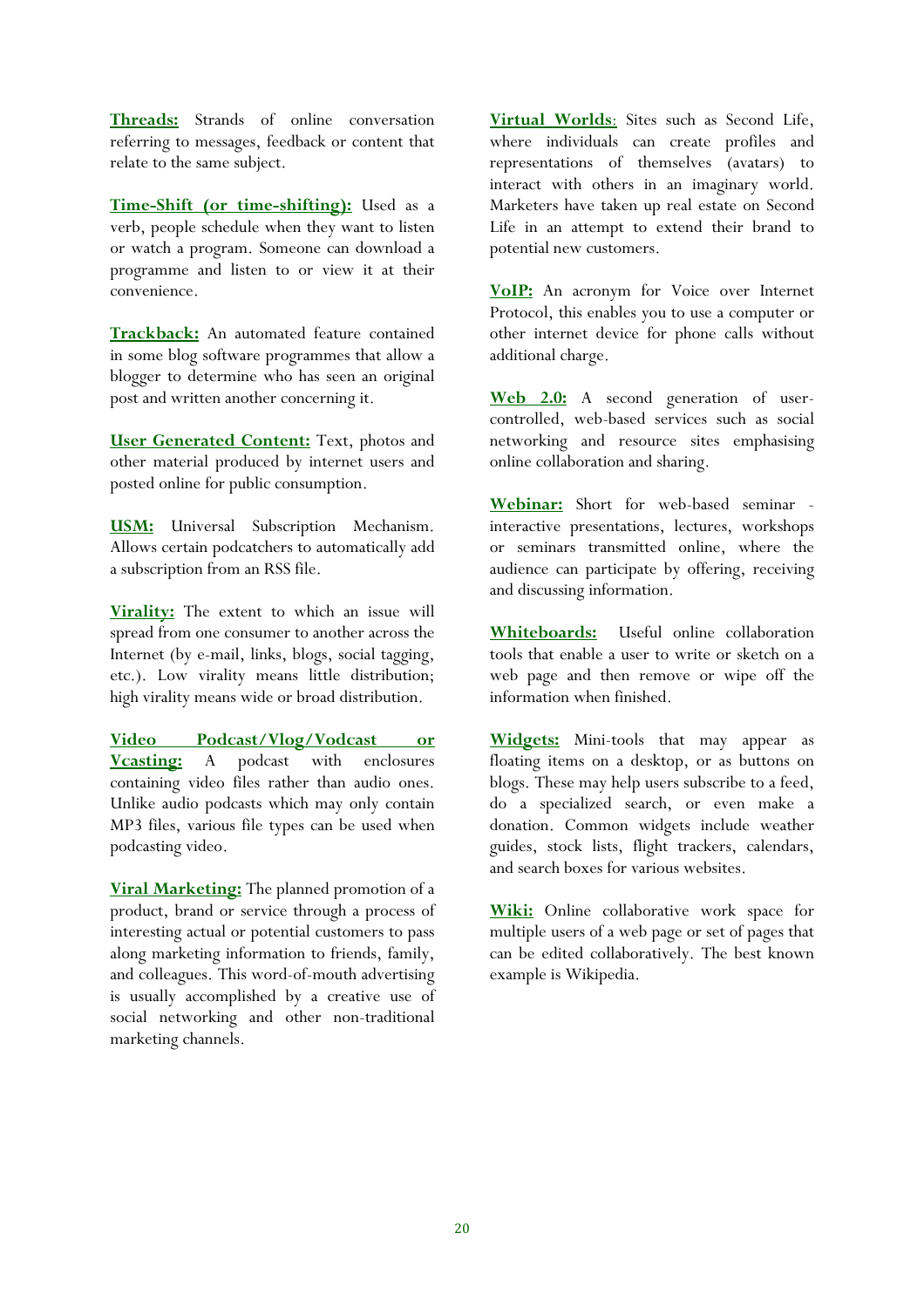### **APPENDIX 4: Irish Based Services and Resources**

#### **Google Groups**

*http://groups.google.ie/group/social-media-and-youth-work* has a wide range of downloadable resources including: Exploring Bebo Starter Guide for Youth Workers; Surfwise Educational Programme for Teachers; Webwise 10 Tips for Parents; Webwise Get With It: Parents Guide to Social Networking; Webwise Personal Information Poster; Cyberbullying Poster.

#### **Irish Internet Association**

Professional body for those conducting business via the internet from Ireland. *The Digital Hub, 101 James Street, Dublin 8 (t): 01 5424154 (e): info@iia.ie (w): www.iia.ie* 

#### *ISPAI www.hotline.ie Service*

The Internet Service Providers Association of Ireland aims to provide one voice for the Irish ISP industry at national, EU and International level. It is represented at many government initiatives and provides a public point of contact for the media. It established the www.hotline.ie service to combat illegal content, especially child pornography, being hosted and distributed on the Internet.

*ISPAI www.hotline.ie Service, Unit 24 Sandyford Office Park, Dublin 18. (t): 1890 610710 (f): 01 294 5282 (e): info@hotline.ie (w): www.hotline.ie* 

#### **NCTE**

Irish Government agency established to provide advice, support and information on the use of information and communications technology (ICT) in education.

*NCTE, Dublin City University, Dublin 9. (t): 01 7008200 (f): 01 7008210 (e): info@ncte.ie (w): www.ncte.ie* 

#### **Office for Internet Safety**

Established by the Government to take a lead responsibility for internet safety in Ireland, particularly as it relates to children, under the aegis of the Department of Justice, Equality and Law Reform Office for Internet Safety, Floor 3, Block 2, Harcourt Centre, Harcourt Street, Dublin 2 *(t): 01 4086122 (e): internetsafety@justice.ie (w): www.internetsafety.ie* 

#### **Webwise -** *www.webwise.ie*

Irish Internet Safety Awareness Node managed by the NCTE. Provides parents, teachers, and children with educational resources, advice and information about potential dangers on the Internet and empowers users to minimise or avoid these risks. Contains an extensive range of downloadable resources and publications, learning tools and a series of online training sessions with worksheets, handouts and posters for working with young people on different aspects of safe Internet use

#### **Watchyourspace -** *www.watchyourspace.ie*

Part of NCTE's Webwise Internet safety initiative aimed at raising awareness and promoting safe, responsible practice by young people when online Divided into 6 main areas containing clearly presented safety messages including video clips of interviews with young expert using social networking sites, mobile phones and the Internet in general. Covers practical information and advice on online activities such as dealing with & reporting serious issues, online publishing and uploading images.

#### **Selected International Safe Internet Use Resource Websites**

There are a multitude of excellent safety resources available online from many dedicated websites. Listed below are a few of them: *www.connectsafely.org; www.netsmartz.org; www.cyberbully.org; www.safekids.com; www.haltabuse.org; www.wiredsafety.org; www.kidsmart.org; www.youngpeoplesafeonline.org*